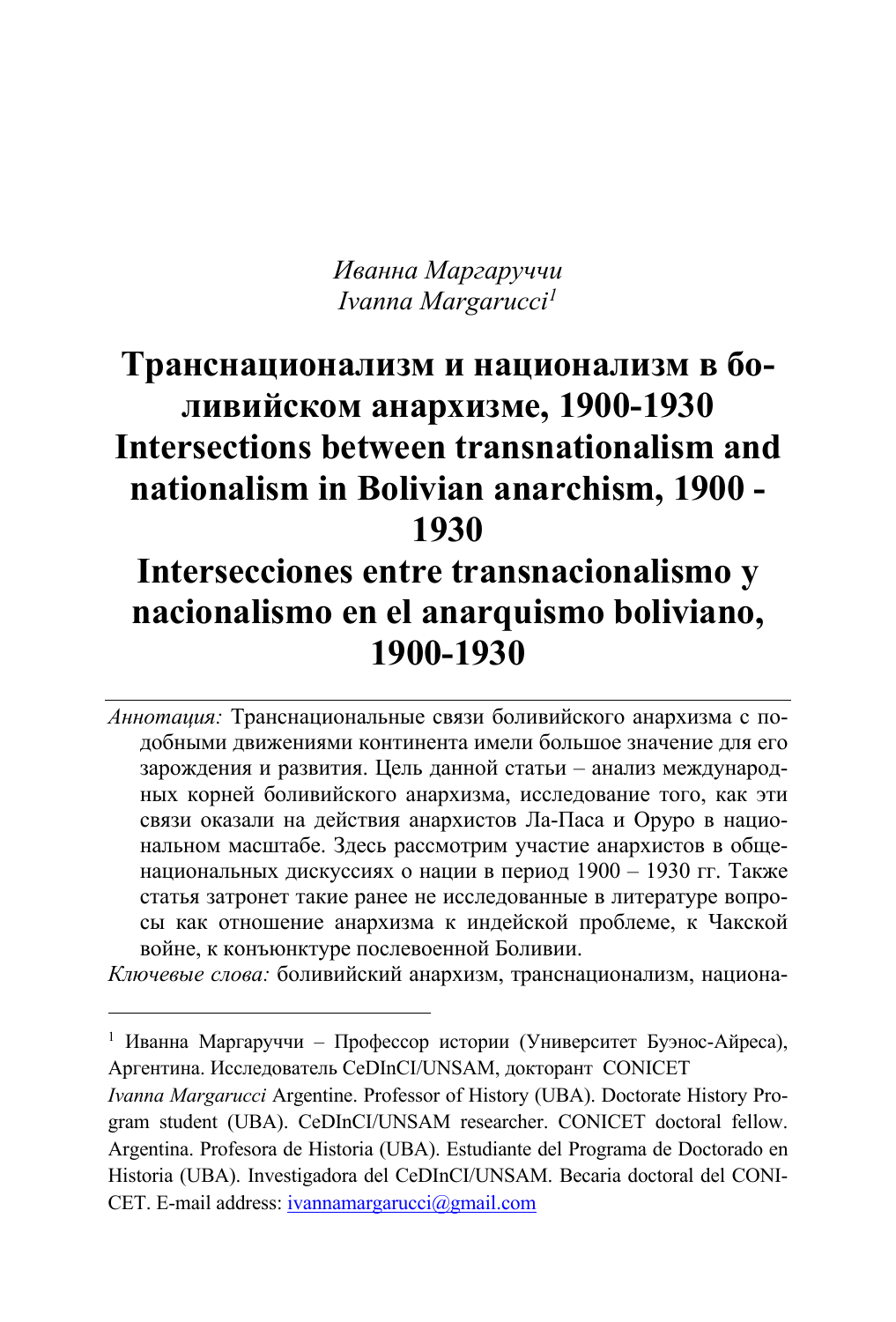лизм, индейский вопрос, Чакская война

- *Abstract:* The transnational connections established by Bolivian anarchism with other movements of the region were very important for its emergence and development. The main objective of this article is to analyze how those transnational roots were articulated in a complex -not contradictory- way with the intervention of the anarchists of La Paz and Oruro in a national dimension. We will deal with their participation in the debates and transformations that occurred between the 1900s and 1930s around the definition of the Bolivian nation. In this way, the present article manages to reveal certain hitherto unexplored aspects of the Bolivian libertarian movement, related to its action and ideological positioning on the "indigenous problem," the Chaco War and the immediate post-war period.
- *Key words:* Bolivian anarchism, transnationalism, nationalism, indigenous question, Chaco War.
- *Resumen:* Las conexiones transnacionales establecidas por el anarquismo boliviano con otros movimientos de la región, fueron muy importantes para su surgimiento y desarrollo. El objetivo central del presente artículo es analizar como esas raíces transnacionales se articularon de forma compleja -no contradictoria- con la intervención de los y las anarquistas de La Paz y Oruro en una dimensión nacional. Nos ocuparemos de su participación en los debates y transformaciones que ocurrieron entre las décadas de 1900 y 1930 en torno a la definición de nación boliviana. De esta manera, en el artículo logramos develar ciertos aspectos hasta ahora inexplorados del movimiento libertario boliviano, relacionados con su actuación y posicionamiento ideológico sobre el "problema indígena", la Guerra del Chaco y la inmediata posguerra.
- *Palabras claves:* Anarquismo boliviano, transnacionalismo, nacionalismo, cuestión indígena, Guerra del Chaco.

DOI: 10.32608/2305-8773-2020-26-1-86-108

#### Introduction

Although relegated by the latest transnational turn historiography, the Andean Region has characterized by the development of transnational connections established between the anarchist movements of Bolivia, Chile, and Argentina. In particular, these diffusion and exchange networks were very relevant to the libertarian movement of the first country, which was nourished in its formative stage by the circulation of activists and the sending of propaganda materi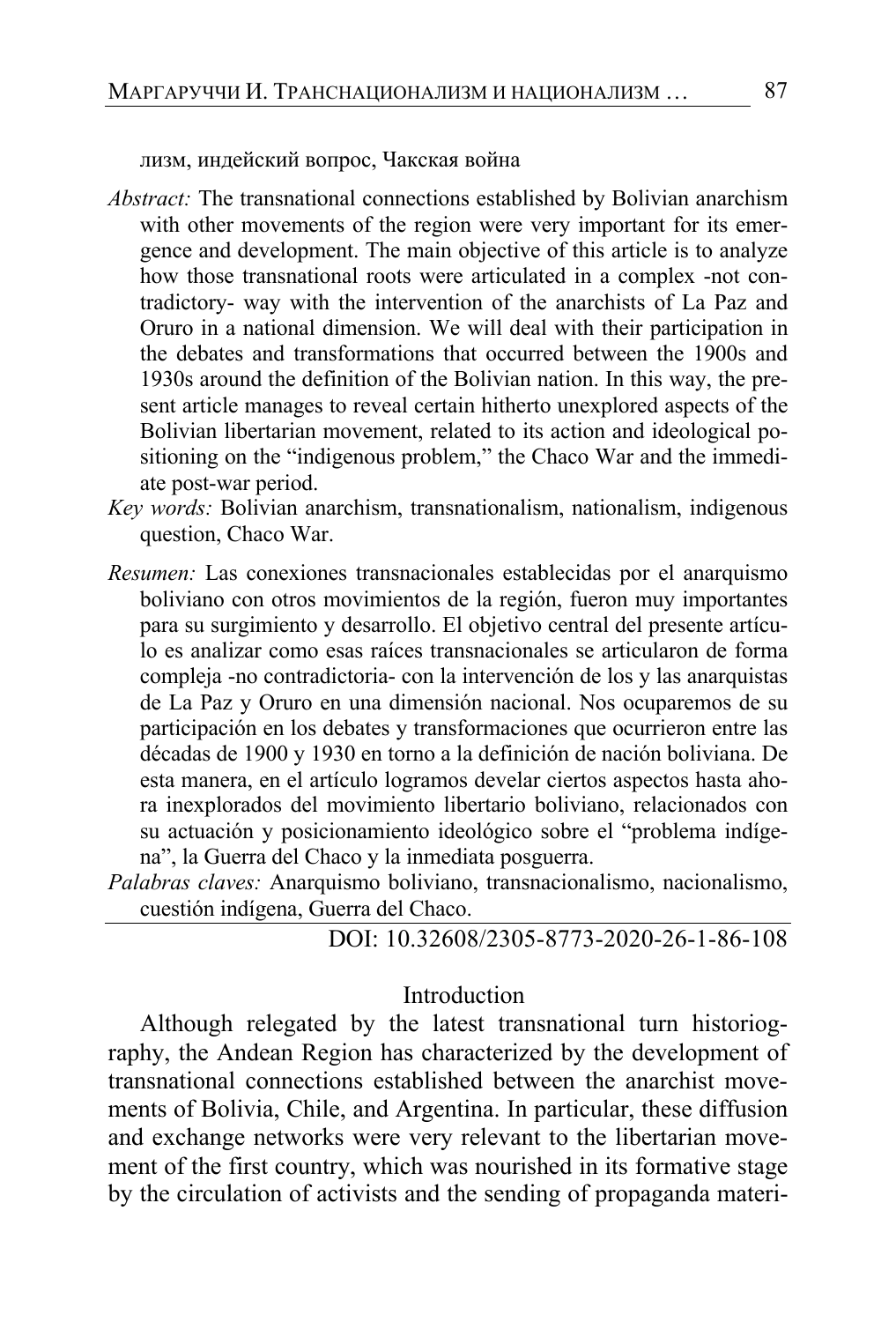als from the south of the continent.

Despite the relevance of these transnational links, what we are interested to analyze in this article is the challenge that the Bolivian anarchist movement faced in another dimension: the national one. Put another way: could not the isolation that the local anarchists felt as such and -as they claimed- wanted to overcome by establishing transnational connections, have led them alternatively to worry about and get involved in the current issues that occurred within the borders of Bolivia? Issues as important at that time as those concerning the definition of the nation, a field in dispute for the configuration of racial identities (white, mestizo, "chola" and indigenous) and the consequent ethnic exclusion or inclusion, which was both political and social.

The period between the 1900s and 1930s is key to studying this complex -not contradictory- intersections, insofar it allows us to see, on the one hand, the transnational roots of a movement that towards 1920 was in the full stage of emergence, and on the other, the debates and transformations that took place around the notion of the Bolivian nation.

#### Bolivia and its Mediterranean condition

As a result of the War of the Pacific (1879-1883), in which Chile defeated Bolivia and Peru, Antofagasta Bolivian province was annexed into Chilean territory. That meant for the first country to lose not only the valuable nitrate fields located in that area but also the Pacific coast. The Treaty of Peace and Friendship, signed by the two countries in 1904, sanctioned the result of the war.

That is how Bolivia became a Mediterranean territory, without direct connections either to the Pacific or the Atlantic Ocean. Later, Bolivian territory -as it was configured in 1825 after its independence from Spain- suffered other losses, occurred in the Acre and Chaco regions afterward two subsequent military conflicts, waged against Brazil (the Acre War, during 1899-1903) and Paraguay (the Chaco War, during 1932-1935).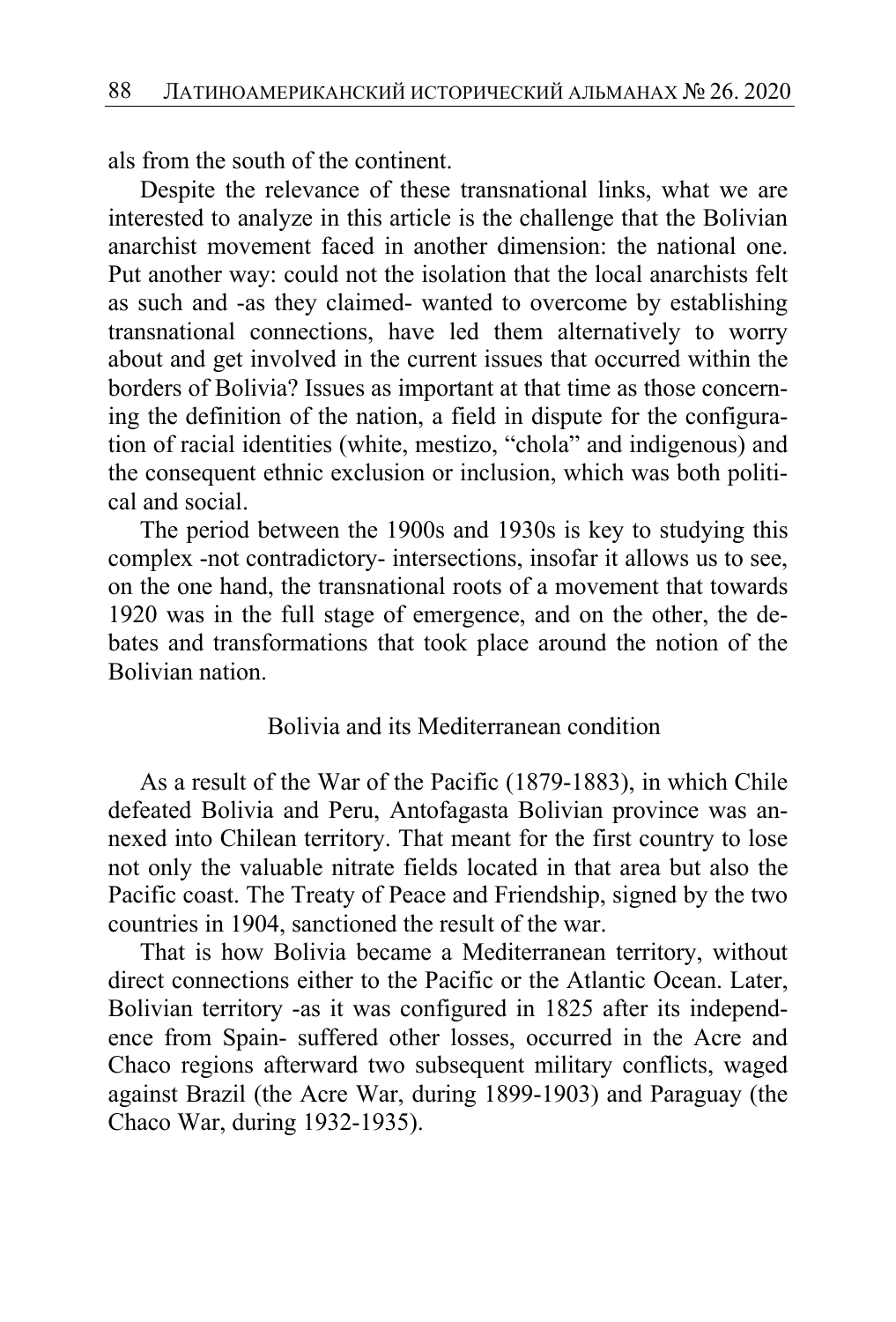

In this map, it is possible to see Bolivia's alledged territorial "dismemberments" since its constitution as an independent republic, in 1825. In red circles are marked the losses caused in the late 19th Century by the War of the Pacific and the Acre War, and later, in the 20th Century, by the Chaco War.<sup>2</sup>

The resulting geographical confinement and isolation, caused by those important territorial losses, were reinforced by its railroad policy. International railroad connections late developed had two principal purposes: to link Bolivia with foreign markets (Antofagasta-Oruro Railway [1892]; Railroad Arica-La Paz Railway [1913]) or to

<sup>2</sup> República de Bolivia. Desmembraciones territoriales. Available in: http://www.mappery.com/Alleged-territorial-losses-of-Bolivia-Map (Consultation date: 24/06/2020).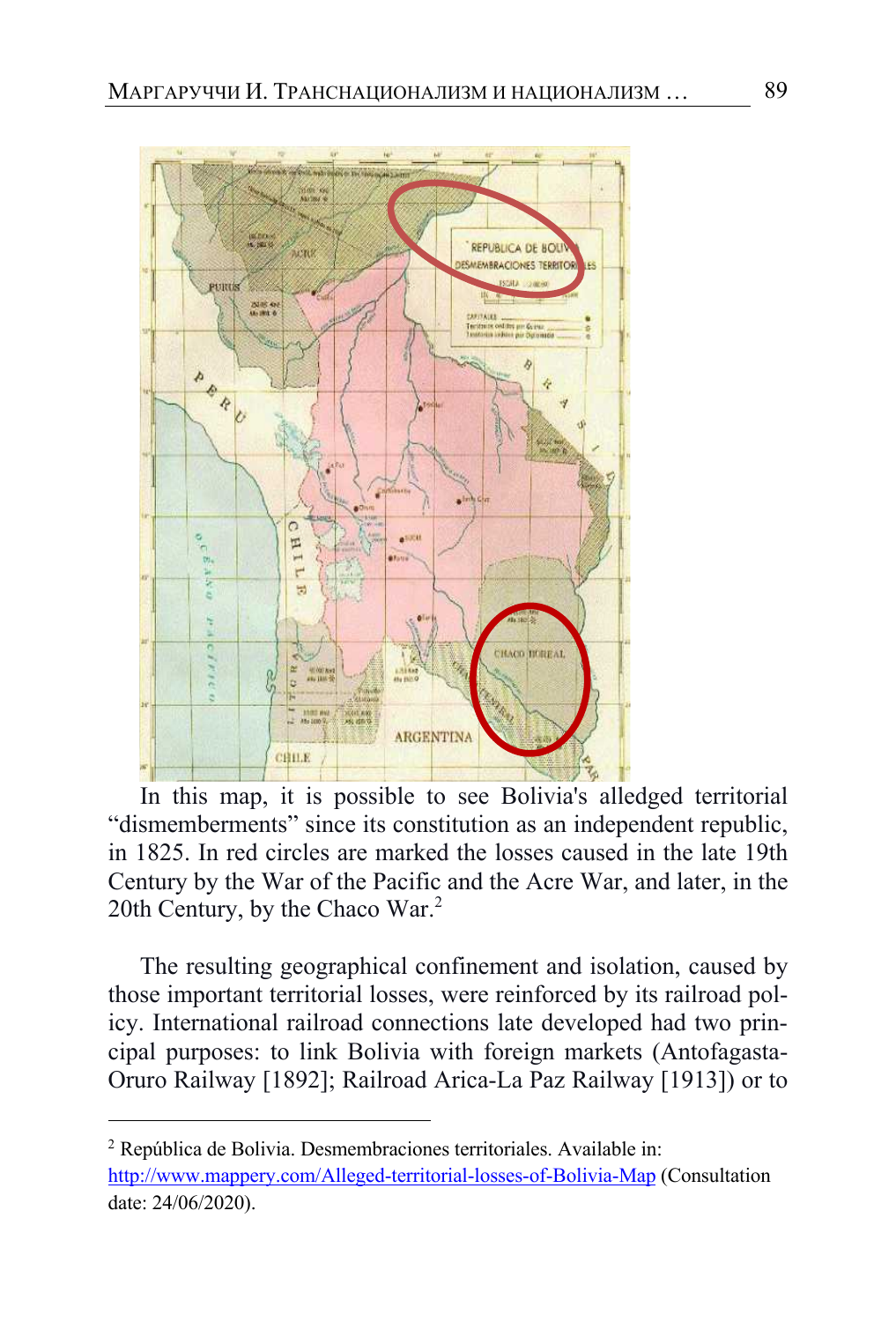promote the integration of its internal markets (Villazón-Tupiza-Atocha Railway [1925], connected to the North Central Railway of Argentina), rather than being associated with a policy aimed to promote foreign immigration and colonization<sup>3</sup>.



In this map of the "Norte Grande," it is possible to see the territorial configuration before the War of the Pacific and the international railways constructed (Antofagasta-Oruro and Arica-La Paz) and to be built in Bolivia (Villazón-Tupiza-Atocha) by 1913. (Plano general de los ferrocarriles internacionales a Bolivia y líneas de navegación por el Pacífico. In Decombe Echazarreta. Historia del Ferrocarril de Arica a la Paz, Santiago: Ministerio de Industria i Obras Públicas, 1913. P. 130).

All these factors explain why during the first decades of the 20th

<sup>3</sup> Contreras, 2017. P 322 and 325.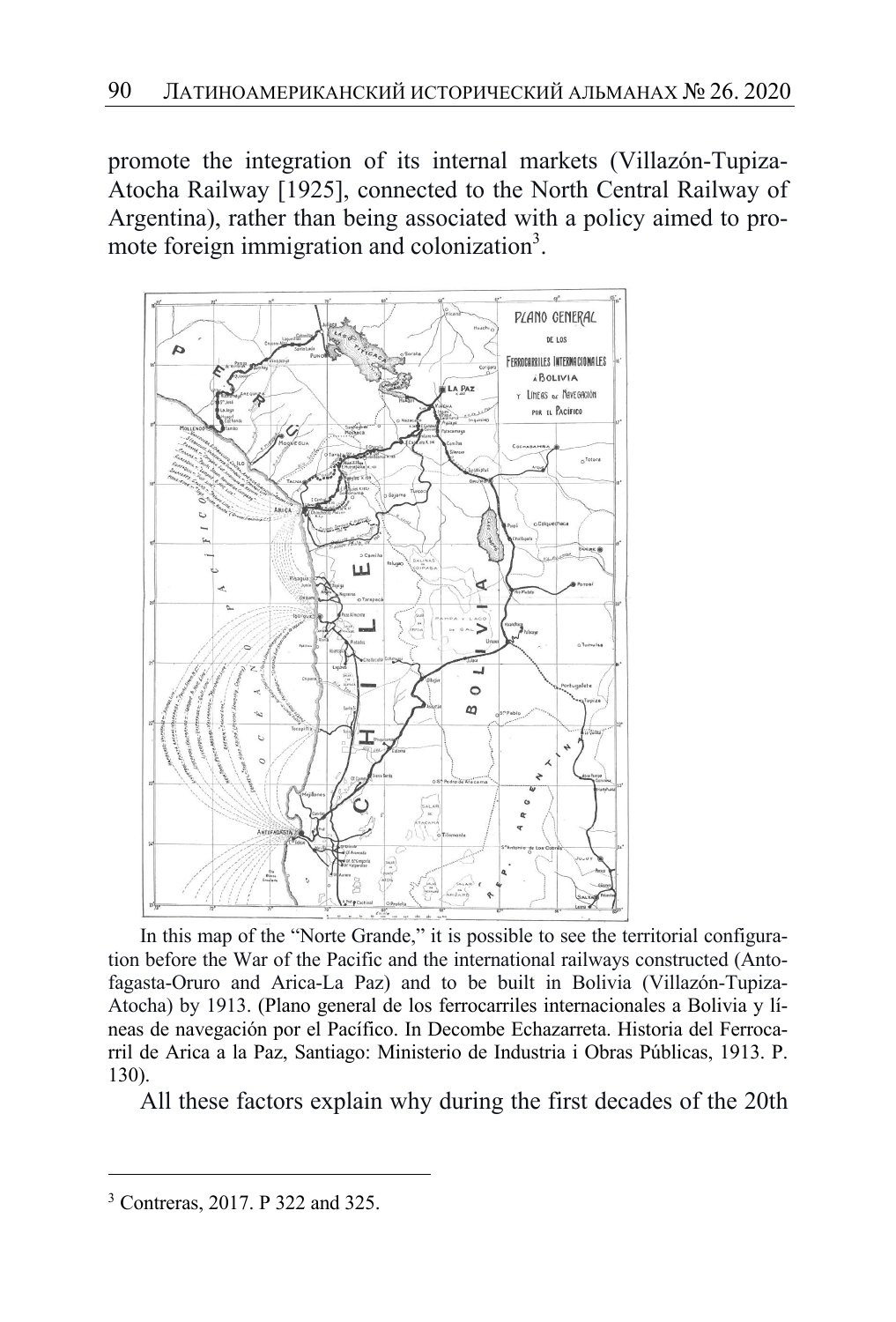Century, despite all the official efforts<sup>4</sup> made to attract "healthy and useful" immigration<sup>5</sup>, Bolivia received very few European immigrants. According to the 1900 census, 1,816,271 people lived in Bolivia, and 7,425 (0.4%) were foreigners coming from different parts of the world; only 1864 (0.1%) of them were Europeans. Fifty years later, the 1950 census showed a 3,019,031 population, of whom 35,471 (1.1%) were foreigners and 9,784 Europeans (0.3%). A significant proportion of that foreign population came, in both censuses, from South American neighboring countries<sup>6</sup>.

As we will see in the following section, this fact didn't prevent the ideas of social redemption such as mutualism, socialism, and anarchism -already circulating in the Latin American space since the latest decades of 19th Century- from coming and taking root in Bolivian highlands.

### Transnational turn and Latin American anarchism. A map with some gaps

In the case of Latin American anarchism, the transnational turn operated during the last decade has made significant contributions in terms of describing and analyzing the regional dynamics of the libertarian movement. The application of this approach promoted the emergence of new issues, as well as rethinking old problems. What place did these studies give to the Andean Region? And within it, to the anarchism movement developed in and around Bolivia? To answer these questions, we must go a little further back in our historiographical inquiry.

During the last century, anarchism in Latin America has been studied from the perspective of methodological nationalism. Despite

<sup>4</sup> For example, the Free Immigration Regulations of 1907 and 1926.

<sup>5</sup> República de Bolivia. Anuario de Leyes y Disposiciones Supremas. La Paz: Litografías e Imprentas Unidas, 1921. P. 751.

<sup>6</sup> República de Bolivia. Oficina Nacional de Inmigración, Estadística y Propaganda Demográfica. Censo general de la población de la República de Bolivia. La Paz: Taller Tipo-Litográfico de José M. Gamarra, 1904. P. 9 and 39; República de Bolivia. Dirección General de Estadística y Censos. Censo Demográfico 1950. La Paz: Editorial "Argote", 1955. P. 3 and 80-83.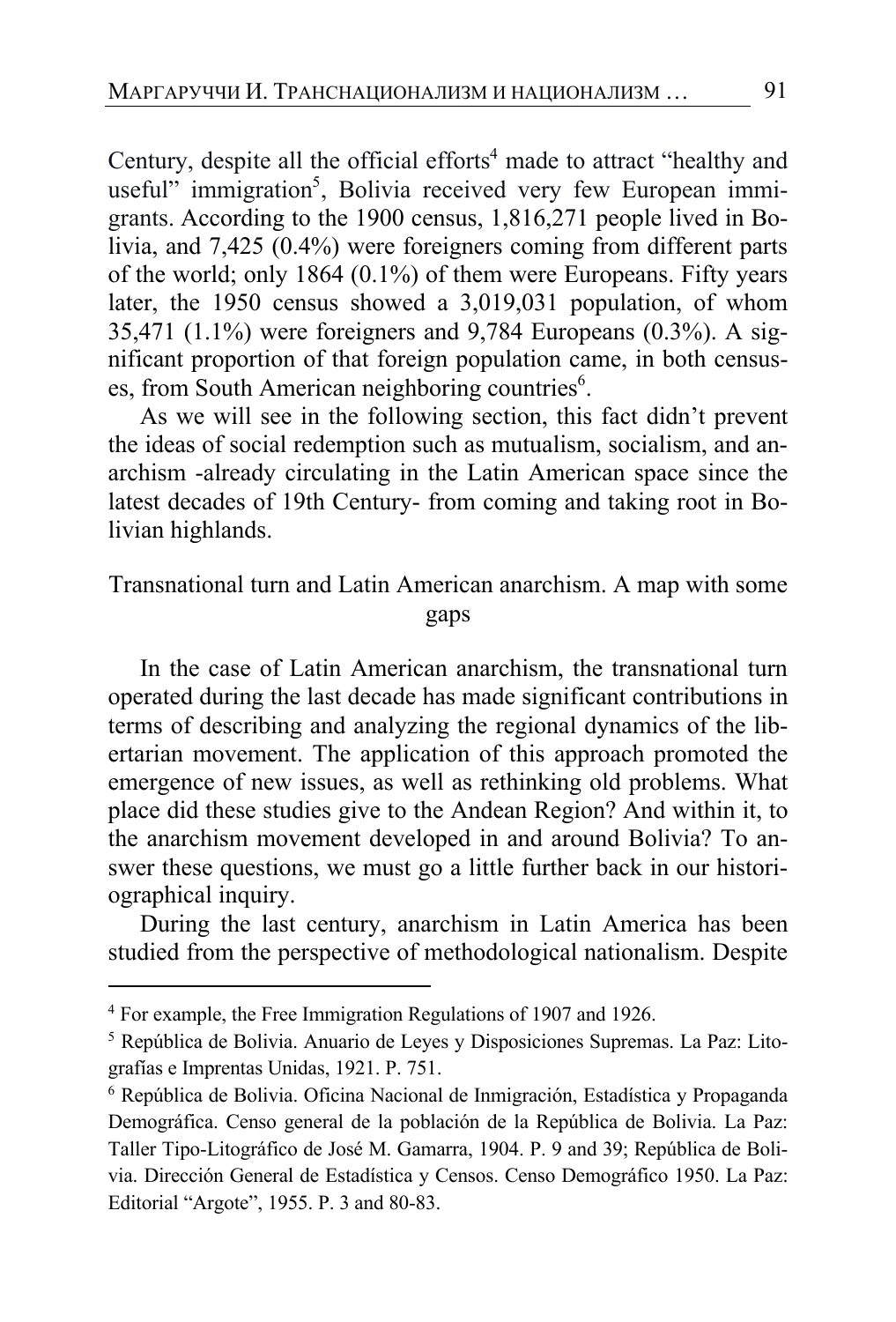the merit of a wide range of productions<sup>7</sup>, the "blinkers" put on by the narrow framework of the nation-state, ended up distorting its outlook in several ways.

The vast majority of these authors saw only one possible essentially passive- way of linking between America and Europe, which would have involved the displacement of people and the "importation" of ideas, at a precise moment (the founding moment of anarchism) and in only one direction (from Europe to America). The corollary that derives from all those interpretations is that there would have been no relations between the local libertarian movements. And so, the case of Bolivia, where there was anarchism, but due to its Mediterranean condition few European immigrants, remained as a marginal case in historical terms and difficult to explain in historiographical terms<sup>8</sup>.

A critical reading to the corpus of works written in recent years on Latin American anarchism from a transnational perspective<sup>9</sup>, show us an imbalance between studies related to three areas (the transatlantic, the Caribbean, and the Rioplatense)<sup>10</sup> to the detriment of others, such as the Andean Region. An omission we can summarize in a sentence: the Atlantic Ocean versus the Pacific.

By saying this, we are not relativizing the importance of some studies focused on the last region. But these, we must note, are very few and focus primarily on the Chile-Peru links, based mainly by the activism and solidarity of the maritime workers, which acted under the influence of the International Workers of the World on the two countries' coast<sup>11</sup>.

Thus, Bolivia still appears as an absent country in the map constructed from these latest investigations. This absence highlights how, in a certain way, the new interpretations end up supporting and reproducing the "historiographical consensus" reached by the na-

<sup>7</sup> Gómez Müller, 1950 (2009); Nettlau, 1972 and 1975; Viñas, 1983; Cappelletti and Rama, 1990; Cappelletti, 1990; Vitale, 1998.

<sup>8</sup> Margarucci, 2020, a.

<sup>9</sup> Hirsch y Van der Walt, 2010; Shaffer y de Laforcade, 2015; Migueláñez, 2018. <sup>10</sup> Shaffer, 2014.

<sup>11</sup> Hirsch, 2010; Savala, 2019.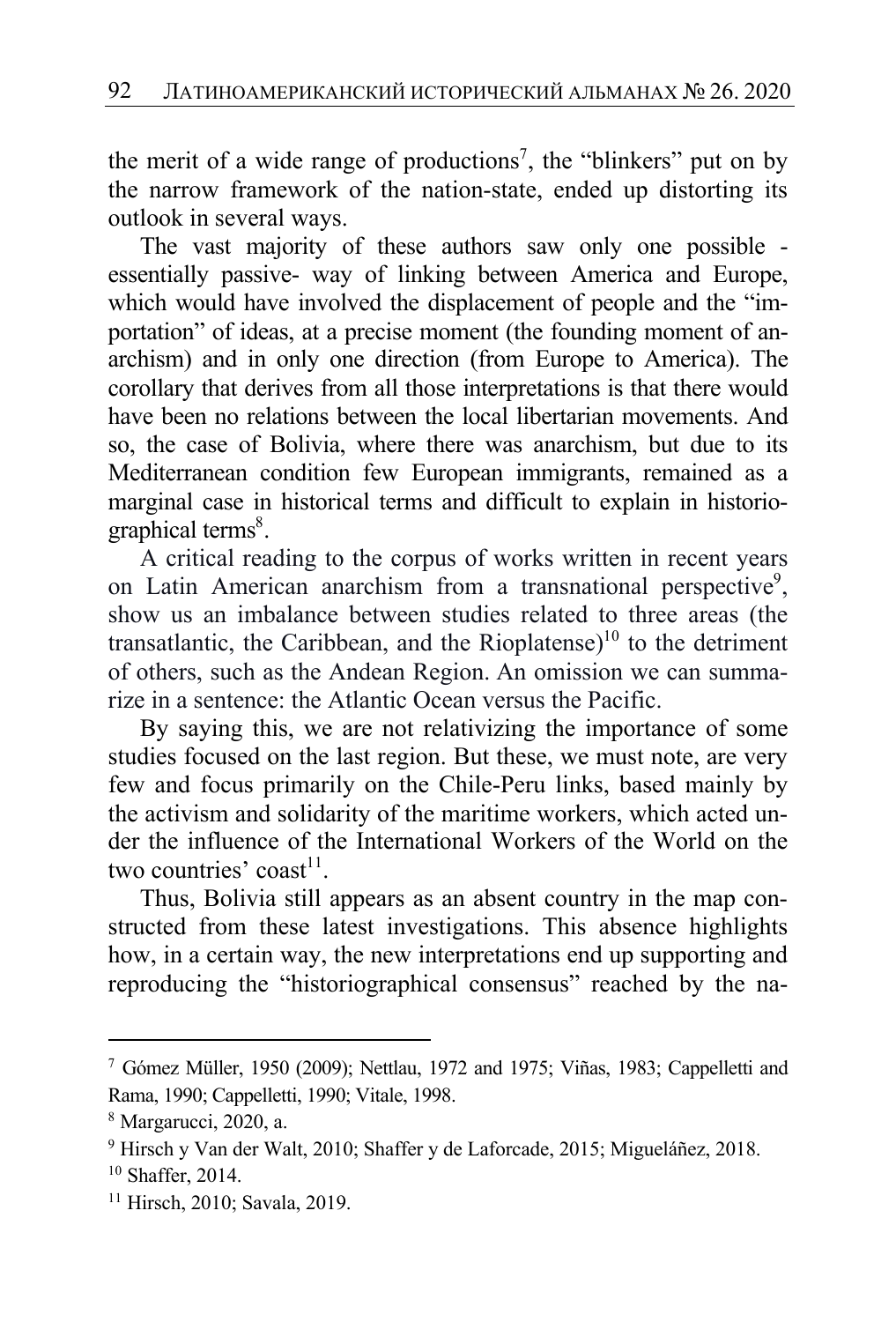tion-state centered 20th Century historiography. Despite the discussion and epistemological break down established between methodological nationalism and transnationalism, there are a thematic continuity and geographical predilection among both approaches when they deal with Latin American anarchist past.

In recent years, trying to fill in these gaps, along with Chilean historian Eduardo Godoy Sepúlveda, we have proposed and developed some interpretative lines on the spread of anarchism in Bolivia. In our research, we have focused on the movements of workers and activists produced during the first three decades of the 20th Century around the "Norte Grande." A cross-border space that includes the northern Chilean region rich in saltpeter, the Argentinian northwest, and the Bolivian highlands (the "altiplano" as known in Spanish).

Bolivia emerges as a quite particular case, where the arrival and dissemination of anarchist ideas occurred in several indirect ways (in opposition to the unique direct way of European immigration considered by historiography), through the routes opened first by the muleteers and later by the railroad tracks. These routes were traveled from two neighboring countries, Chile and Argentina, by "pampinos"12, miners and peasants (who went and returned, not once, but several times), by activists and by an underworld more typical of literature than of history, inhabited by those vagabond and wandering men -anarchic to the core-, the "crotos" and "linyeras"<sup>13</sup>.

When enquiring about this circulation, we had to necessarily incorporate into the analysis and give ourselves the task of reconstructing the -until then- unknown relations established by the libertarian movements of those three countries, which not only benefited Bolivian anarchists. As the sources showed to us, they were twoway relations, equally prolific in terms of their impact on all the actors involved in them $^{14}$ .

<sup>&</sup>lt;sup>12</sup> Name given to the workers of the saltpeter pampa of northern Chile.

<sup>&</sup>lt;sup>13</sup> Seasonal workers who, mounted on the freight trains wagons, traveled through Argentina harvested areas. Родригес Гарсия, 2014. С. 246-265.

<sup>&</sup>lt;sup>14</sup> Margarucci and Godoy Sepúlveda, 2017, 2018 and 2020; Margarucci, 2020, b.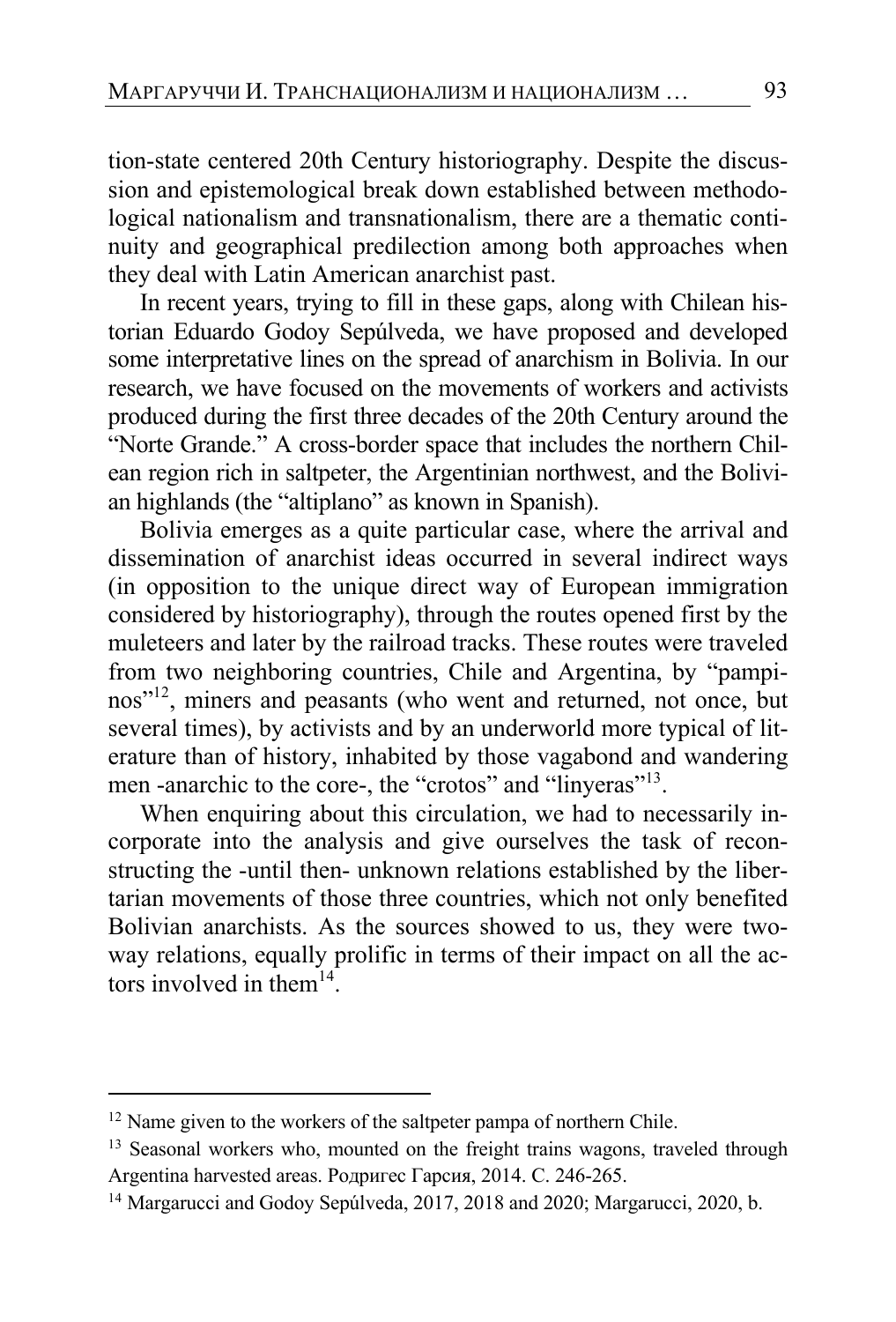While much remains to be explored in this area<sup>15</sup>, we can venture the following hypothesis. In the Bolivian case, the transnational diffusion and exchange networks were, if not more intense, at least more determinant than in other spaces, to feed the emergence and development of local anarchism. This importance may be explained, as the combined result of several particularities, derived from Bolivia's political and socio-cultural historical process.

First, its geographical confinement and isolation, a feeling that the anarchists themselves made explicit in more than one occasion, as the Bolivian worker Hilario Terán in 1923. Recently arrived in the Argentinian northwest, Terán explained in a letter addressed to the Argentine Regional Workers Federation and *La Protesta* of Buenos Aires, the main difficulties faced by the social movement in his country: ignorance, and international isolation. There, in the main mining centers

the proletarian masses are almost totally unaware of the ideas of social emancipation that are stirring up the rest of the world (...) Just as these producing masses ignore the world, the world ignores them. Bolivia is an unknown country, and that is why I think the international exchange of ideas and relations between us is more necessary<sup>16</sup>.

Second, the high levels of state repression combined with a permanent lack freedom press, and the Aymara and Quechua cultures attachment to an essentially oral communicative tradition, limited Bolivian anarchism capacity to edit its propaganda materials, such as books and periodicals, profusely requested during the '20s to Argentine and Chilean libertarian groups $17$ .

In the same way, the interruption of those transnational diffusion

<sup>&</sup>lt;sup>15</sup> For instance, start rebuilding the layout of the network that united, between 1920 and 1940, the anarchists of Argentina and Bolivia. As we already know, this network was established in Argentina over the departing railway tracks from Buenos Aires to the main cities of the northwest (Tucumán, Salta, and Jujuy), connected with the Bolivian ones in La Quiaca-Villazón border crossing.

<sup>16</sup> La Protesta. Buenos Aires. January 6th, 1923.

<sup>&</sup>lt;sup>17</sup> Margarucci, 2020, b.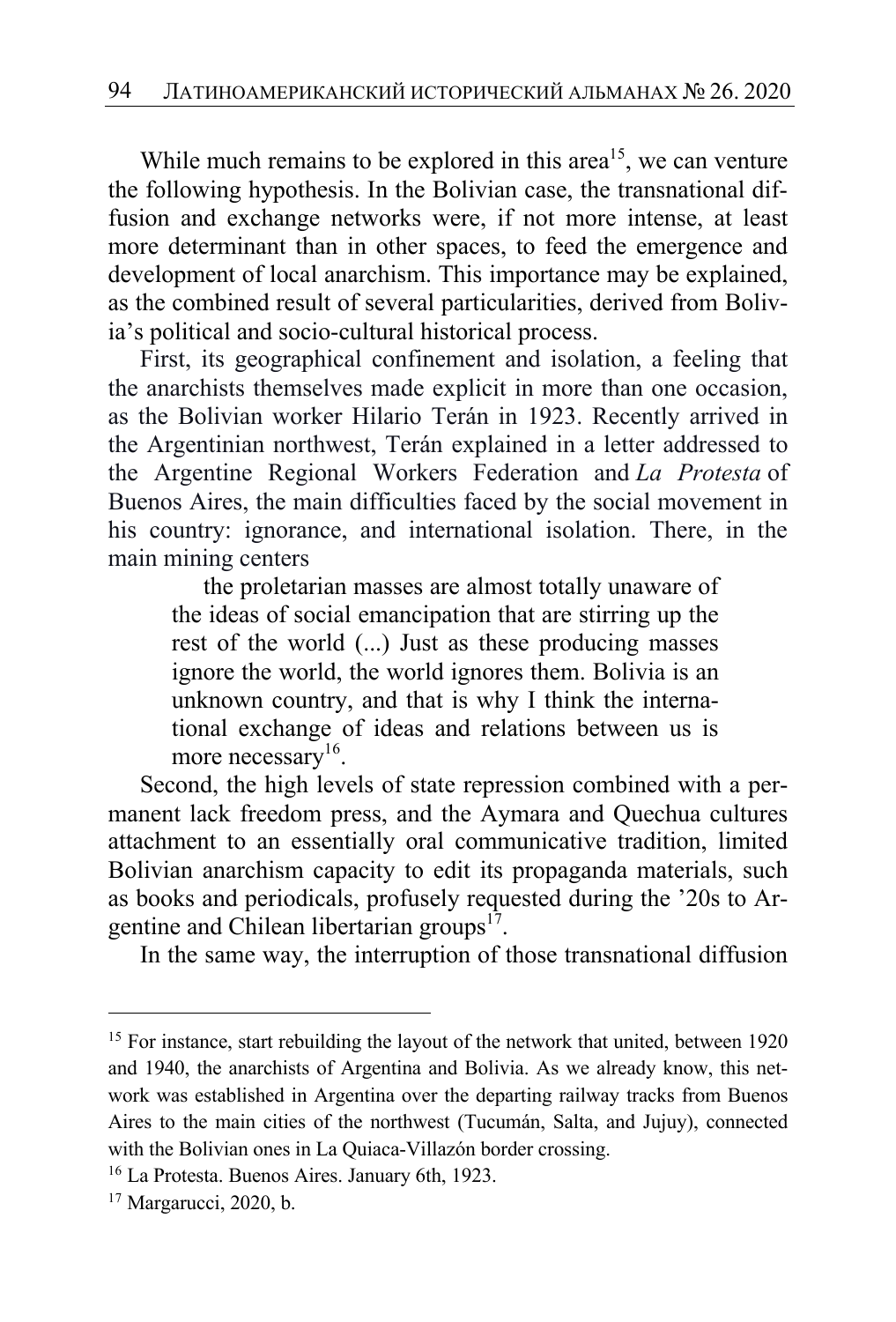and exchange networks -transitory first during the Chaco War, then definitive (by the end of 1940)- may help to understand, as an explanatory variable among others, the processes of decline and crisis of Bolivian anarchist movement occurred at that time.

However, the aim of this article is not to continue deepening this hypothesis, which we are leaving open for future research. What we intend to analyze here, is how those transnational roots were articulated with the national dimension reached by local anarchists, in a context marked by the debates and disputes meanings around the definition of the Bolivian nation.

As some authors have lately shown, we have to keep in mind that transnationalism doesn't mean to forget the nation-state. It means to adjust our look to several interrelated scales of analysis ranging from local to transnational: the different scenarios of struggles where alternatively anarchists used to move. Furthermore, according to them, if we deepen in the concrete historical process, we shall see that anarchism and national identity weren't incompatible at all<sup>18</sup>.

## National debates and Bolivian anarchism. From the indigenous question to the Chaco War

During the first decades of the 20th Century, the Bolivian political and intellectual scene seems to be obsessed with searching for and specifying the essential elements of national identity.

"What is Bolivia?", "Who are the Bolivians?" were the two main questions posed by the white ruling class in La Paz, Bolivia's capital city since the Federal War waged in 1899 by Liberal-Federalist and Conservative-Constitutionalist forces.

In addition to these issues, the debates among intellectuals revolved around another crucial question. "What to do with the Indian/s?" as some scholars posed in late researches<sup>19</sup>. The fear underlying this matter was one: the war of races, also recent, as it appeared in the indigenous rebellion led by Pablo Zarate Willka in the context

<sup>&</sup>lt;sup>18</sup> Bantman and Altena, 2017. See especially in this compilation the article of Davide Turcato.

<sup>19</sup> Irurozqui Victoriano, 1992; Stefanoni, 2010.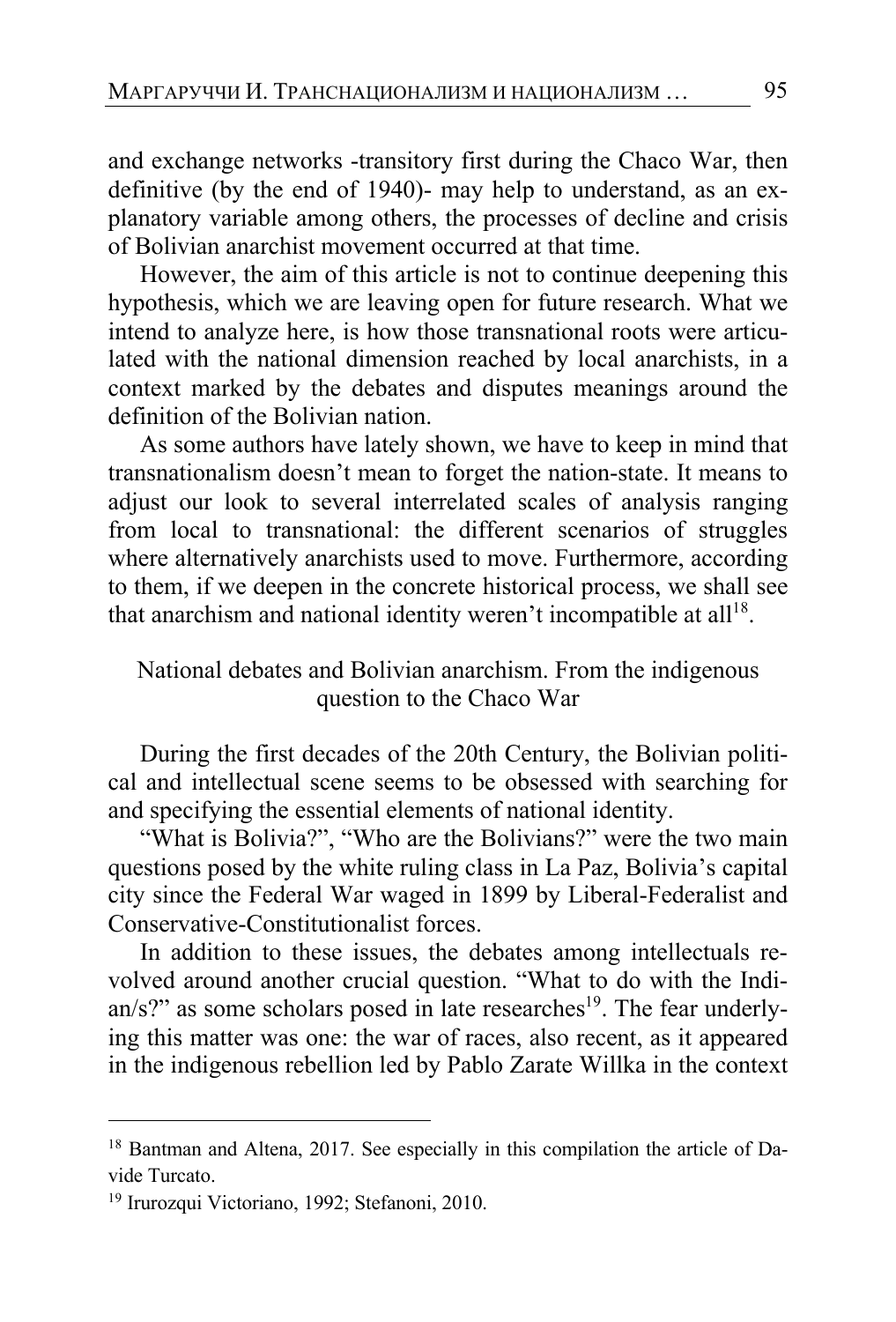of the Federal War20.

The answers to this last question, beyond differences, oscillated between exclusion or incorporation through education. In the decade of 1910, two prominent intellectuals, Alcides Arguedas and Franz Tamayo, participated in a debate "in which they synthesized and defined most controversially the efforts to know, define and normalize the presence of the Indian population in the national community<sup> $21$ </sup>.

In *Pueblo Enfermo (Sick People)* (1909), Arguedas regretted the lack of European immigration and blamed the indigenous people (described as inferior, ignorant, savage, criminal, and alcoholic races) for Bolivia's incapacity to reach modern progress. The Indian as the "fatality of the Republic"<sup>22</sup>. A year later, Tamayo published *Creación de la Pedagogía Nacional* (*National Pedagogy Creation*) (1910), where through some previous published editorials articles in La Paz newspaper *El Diario*, tried to contest Arguedas' positivists and Darwinists ideas about natives peoples. There, he denounced their unfair situation, their poverty, and social indignity historically caused by the white ruling class. He highlighted their capacity as a creative labor force, a condition which, in his view, converted them in the depository of national energy. The solution that Tamayo proposed to "regenerate" morally and intellectually all social and racial groups -so that they could carry out the intellectual and manual functions that corresponded to their position-, was based on public instruction. Education should be first administrated between white, then between mestizos (which Tamayo criticized as well as Arguedas), and finally between indigenous people<sup>23</sup>.

In either case, ethnic identity was denied, considering it incom-

<sup>20</sup> Condarco Morales, 1965.

<sup>21</sup> Irurozqui, 1992. P. 564.

 $22$  Giller, 2014. P. 8. The different indigenous people version he may presents in *Raza de Bronce (Bronce Race)* (1919) doesn't vary in essence from this first version. Although Arguedas theoretically abandons the previous perspective, denounces the abuses committed by the mestizos against them and promotes their redemption, this new version he presents is an ideal, opposed to a real Indian that he continues to despise from a biological and cultural point of view. See Stefanoni, 2010. P. 9.

<sup>23</sup> Irurozqui, 1992; Giller, 2014. P. 6-10.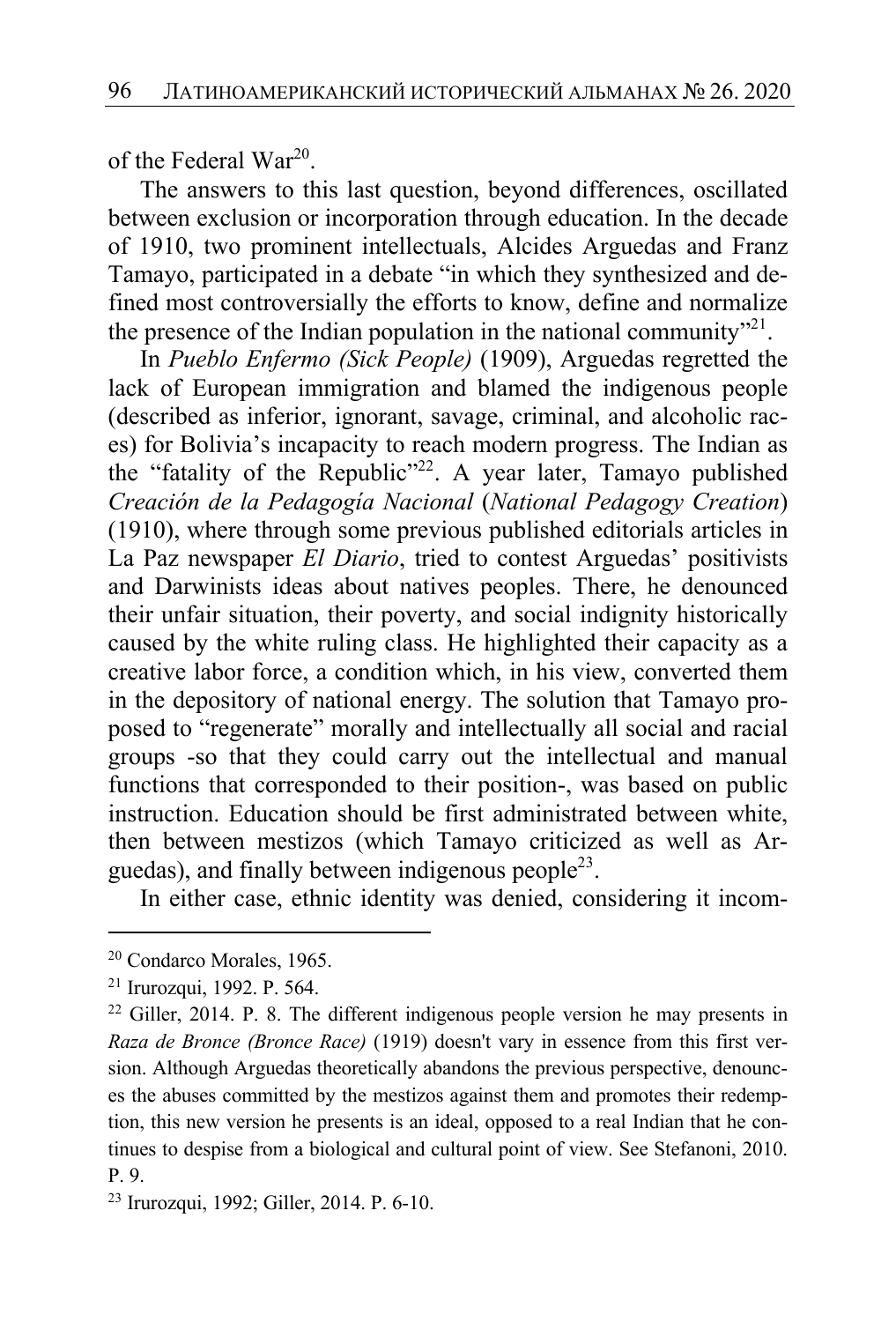patible with the white/creole nation. Although there were nuances, fundamentally, the discourse on these questions did not vary between the period of liberal (1899-1920) -in which this debate took place- and republican (1920-1930) governments<sup>24</sup>.

While these debates continued, during the decade of 1920, anarchism in La Paz and Oruro, reached its moment of emergence and boom. In September 1923, some activists from the Libertarian Worker Center (Centro Obrero Libertario) founded the Libertarian Group La Antorcha (Grupo Libertario La Antorcha), first anarchist political-cultural. Others came after it: similar discussion and propaganda groups and unions by trade or workplace. In 1927 builders, mechanics and lathe operators, carpenters and tailors, together with the culinary, florists and market vendors "cholas"25, constituted the Local Workers Federation (Federación Obrera Local, FOL) of La Paz, an entity which promoted in 1930 the reorganization of the Labor Workers Federation (Federación Obrera del Trabajo, FOT) of Oruro. Between 1927 and 1932, in those cities, anarchism became a very relevant social and political force<sup>26</sup>.

How did anarchism reach that relevance? Undoubtedly, due to its participation in artisans, "craft workers" and industrial workers' urban struggles, in which they demanded salary increases and better working conditions. For having involved in the period of intense conflicts and social mobilization opened by the impact of the world 1930 crisis in Bolivia. But perhaps, this remarkable influence may have been also related to the early intervention of local anarchism -

<sup>24</sup> Stefanoni, 2015. P. 47-81.

<sup>&</sup>lt;sup>25</sup> Ximena Soruco defines the chola as an "urban mestizo woman who wears Spanish clothing from the 18th Century, braids and a borsalino hat and therefore differs from the mestizo and creole woman who uses fashionable western clothing". Their typical dress was a multilayered skirt, which for the elite was a "hegemonic symbol" of a disorganized and contaminated body, in allusion to the alleged lack of hygiene and the pathologies suffered by them. Such were the arguments in the midthirties for banning culinary from using trains (a fact that motivated their union organization) or for trying to impose a health card, issued by the Hygiene Police. The unionized cholas, however, appropriated their "polleras" as a symbol of resistance. See Soruco, 2017; Stephenson, 1997; Margarucci, 2015.

<sup>26</sup> Margarucci 2018, a and 2020, c.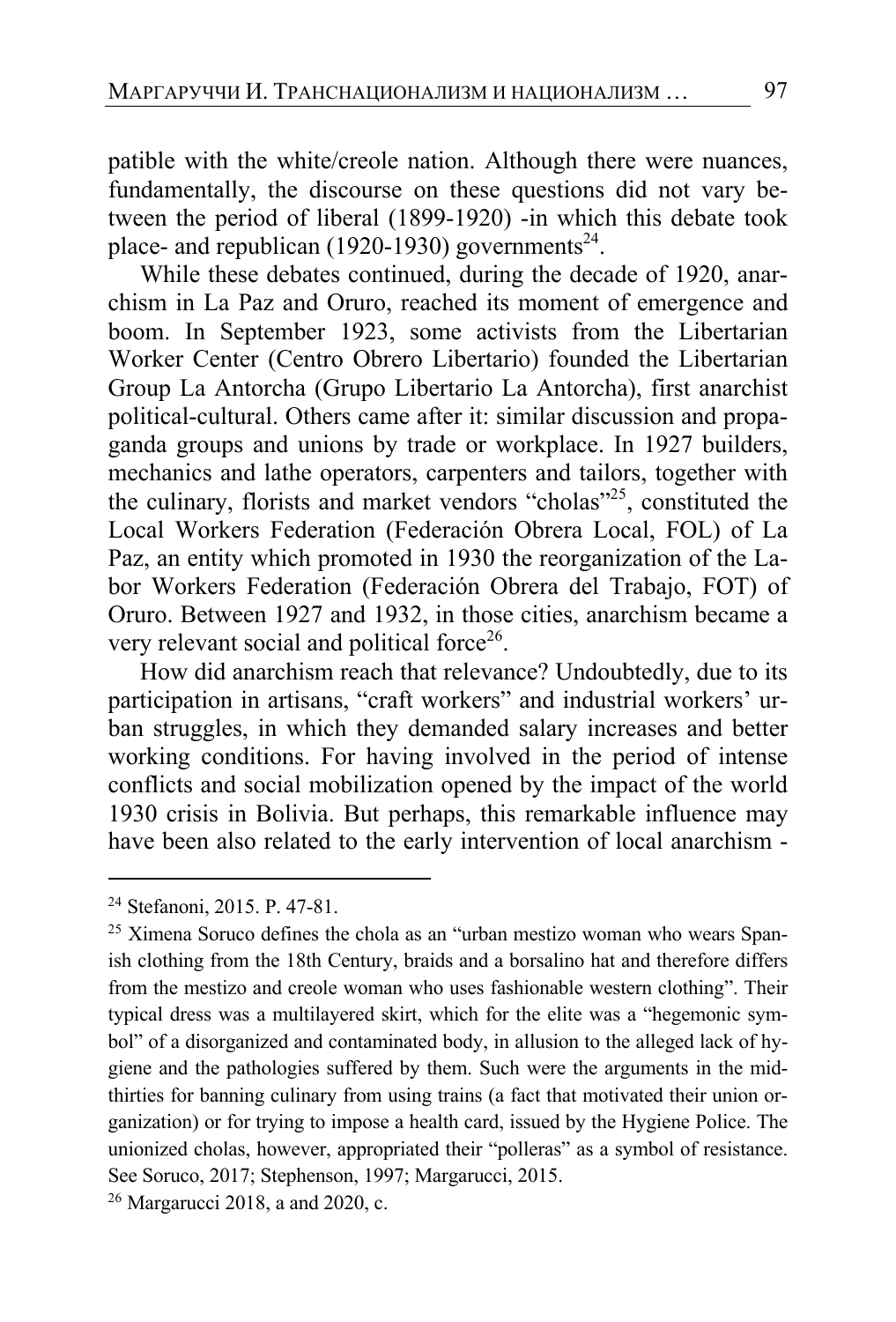may be, unwittingly- in that contemporary conjuncture described before. We refer to the contribution made by libertarian activists in the debate on what that Bolivian nation was, expanding its social scope and developing a concept of their own of "inclusive nation", as opposed to that "exclusive" one proposed by the ruling  $class^{27}$ .

To illustrate this aspect, for now, we will concentrate on the following question: how Bolivian anarchists got involved with the "indigenous problem"?

As we have shown in other works, the anarchist movement of La Paz developed solid and lasting links with the indigenous-peasant movement of the altiplano<sup>28</sup>. From 1924 until the beginning of the Chaco War in 1932, the libertarians of Bolivia's capital city related to the agrarian conflict in different ways: denouncing and fighting the archaic forms of production and social relations in the countryside, setting up a network of contacts and support for the struggles that the "caciques-apoderados"<sup>29</sup> movement was giving at that time

 $27$  In the above-mentioned article, Turcato points out very well the difference between both concepts of the nation: "an inclusive one, based on voluntary identification, solidarity and fuzzed cultural boundaries, and an exclusive one, based, to varying degrees, on fear, coercion, and insurmountable cultural boundaries." Turcato demonstrates that "an inclusive idea of nation doesn't clash with anarchism" because both "reject the principle of congruence between nation and state." See Turcato, 2017. P. 30 and following pages.

<sup>28</sup> Margarucci and Maldonado, 2018. See also Lehm and Rivera Cusicanqui, 1988. P. 41-43; THOA, 1986. 29 The "movement of the caciques-apoderados" emerged during the decades of

<sup>1910</sup> and 1920, gathering the actions and demands of a new generation of indigenous leaders, empowered by the authorities or the members of the "ayllus" (communities) to act in behalf of them. Their responsibility was to petition the government authorities for three basic issues: schools, citizen equality, and restitution of usurped lands. As Laura Gotkowitz shows, the rights recognition demand was accompanied by another one: the "true incorporation into the Bolivian nationality". The legal struggle, which also led in some occasions to violent outbursts (for instance, in Jesús de Machaca in 1921 and Chayanta in 1927), made them recourse to the urban world, in search of the services of lawyers and scribes. In some cases, the "caciques-apoderados" asked politicians, intellectuals, and labor organizations to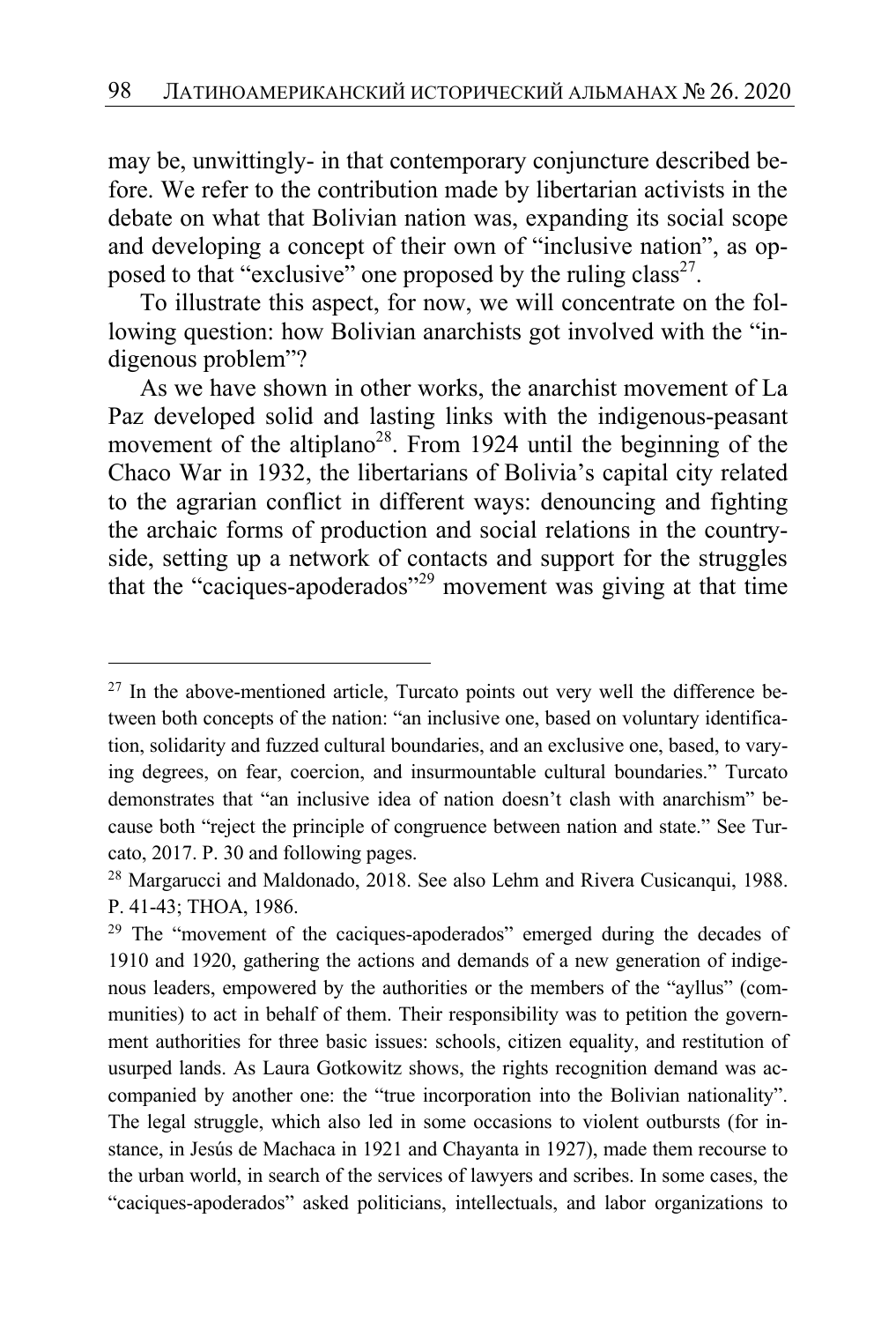and spreading the Idea among the natives $^{30}$ .

Luis Cusicanqui Durán, mechanic and lathe operator, propagandist, organizer, link with other fighters, conspirator, persecuted by the law, a truly "foundation stone" of Bolivian anarchism, showed up in this first peasant "rebellious cycle"<sup>31</sup>.

He was a mestizo, but he used to recognize himself as an Indian. He spoke both Spanish and Aymara. He signed his articles in the press, alternatively, by his name or with the pseudonym "Indio Aymara". From that "chi'xi" (hybrid) mestizo identity as Silvia Rivera accurately defines, he wrote in 1929 "The voice of the Peasant. Our Challenge to the Great Mistes of the State. Who are the only true thieves and criminals of the present day." A beautiful manifesto, full of hatred and accumulated rage, where he lists and details the multiple abuses suffered by indigenous people yesterday and today, in the colony and the Republic. Cusicanqui speaks of a "Bolivian Indian", of the sympathy that he awakens among the state and church men, but only from a hypocritical speech, because "behind all of it, our complete disappearance is forged in the heart of civilization, which hand out gallows laws". The memory of the indigenous resistance, to which he adds the struggle of the libertarian urban artisans, lead him to conclude and "alert" the "Indian brothers of the American race, that spilt blood will be the harbinger of the revolution overthrowing this vile society, cursed a thousand times over"<sup>32</sup>. Cusicanqui himself used to receive in the city, converse in Aymara, and exchange experiences with the famous cacique apoderado, Santos Marka T'ola.

support their efforts. In this circumstance, a group of caciques converged with the Local Workers Federation. See Gotkowitz, 2007. P. 43-100.<br><sup>30</sup> Anarchism in La Paz was not alone in its effort. There is concrete evidence of

links established between Sucre artisans and urban workers and the indigenouspeasants movement, during the 1927 Chayanta rebellion. There also some clues about propaganda made in the nearby countryside area by activists close to Oruro Labor Workers Federation during 1930. See Stefanoni, 2015. P. 88-100; Margarucci, 2020, c. P. 198-199. 31 Rivera Cusicanqui, 1986.

<sup>32</sup> Cusicanqui, Luis. La Voz del Campesino. Nuestro reto a los grandes mistes del Estado. 1929. Archivo Luis Cusicanqui, Colectivo Chi'xi, La Paz, Bolivia.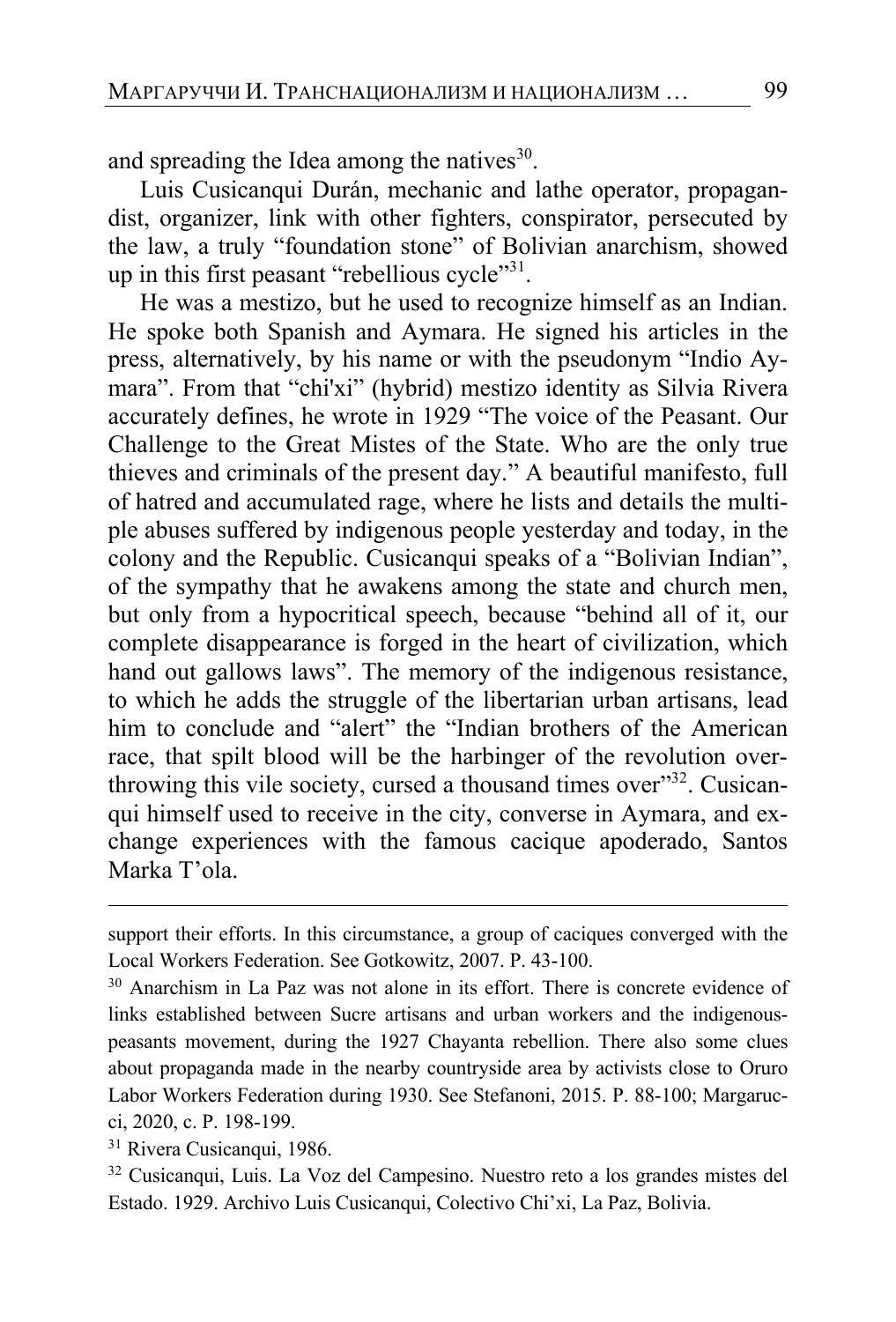As we can see, the anarchists, through their concrete actions and written word, were also participating in the debate of the elites, proposing a redefinition of the limits of the Bolivian nation. A nation that, built not only in the arena of discourse but fundamentally of struggle, included the excluded indigenous people. In the most radicalized visions, which questioned the status quo (the state, the "vile society"), it is worth asking if there was space in it for the white oligarchy. Apparently, not.

If between the decades of 1900 and 1920, the issue of the nation emerges from intellectual debates and anarcho-indigenous struggles, in 1930, it goes hand in hand with the Chaco War. And here, libertarians will play an important role too showing the notion of the Bolivian nation that they rejected.

In Oruro, the Labor Workers Federation pronounced itself on more than one occasion against a war that threatened to be fought against different enemies, both external and internal. Against the Paraguayan forces, but also, against the rebellious worker movement, dangerously influenced by "the communism and the plagues that under this denomination invade the national territory"<sup>33</sup>-as the official newspaper *La Razón* claimed when the Defense Social Law started being discussed by Bolivian deputies in December 1931<sup>34</sup>.

Days before May 1st, 1932, when the conflict was already an open secret, its directive -despite the criminal proceedings initiated against two of its members accused of treason against the homelandlaunched a courageous manifesto entitled "To the people of Bolivia threatened by War." In this anti-war manifesto, there is an interesting game in the investment proposed by the anarchists about patriotism-antipatriotism, combined with the typical libertarian precepts of internationalism and anti-militarism imbued -like Cusicanqui's Indian manifesto- with a revolutionary horizon:

"They are slandered (...) as anti-patriots [referring to the accused leaders of the FOT] for having cheered to the workers of Paraguay and the whole world, as if they didn't know that the proletariat is internationalist,

<sup>33</sup> La Razón. La Paz. December 3rd, 1931.

<sup>34</sup> Margarucci, 2018, b.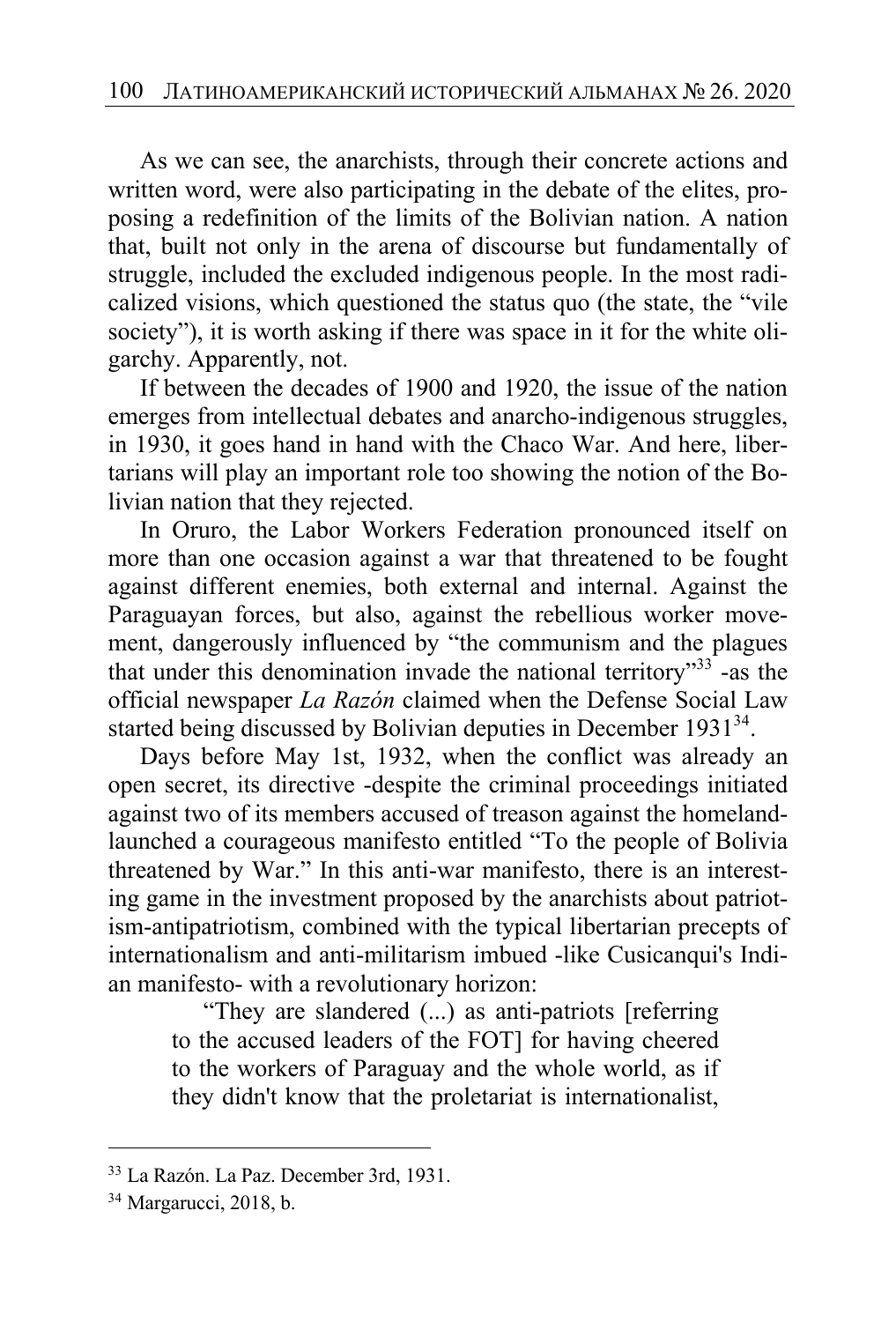as exploiting capitalism is also internationalist (...)

Antipatriots are not those who oppose the massacre of peoples and the complete ruin of the country (...) The traitors to the homeland are those who have sold the national territory in tatters (...) the Littoral [to Chile] (...) the Acre to Brazil; those who have finished mortgaging the rest to North America bankers (...) For those, there are no processes or prisons (....) On the contrary, those are the great men, the exemplary patri $ots (...)$ 

We oppose the war because we have the solemn promise of the workers of Paraguay and all of America that they will never go to war; that to a war declaration by their governments, they will respond with a general insurrection (...) with the Social Revolution: a revolution that, erasing the absurd frontiers of bourgeois selfishness, shall implant in the American Continent the Great Homeland of Equality, Love and Work"<sup>35</sup>.

The persecution of the activists and destiny of Oruro's FOT constitutes a small sample of what happened to the radicalized labor movement of Bolivia during the war, a victim of the repression and clandestinity that led to its virtual paralysis. Meanwhile, the war will serve as a spur to make emerge with the force of arms, a wider Bolivian nation where it did not exist before.

Put it another way: the "nationalizing effect" and the "critique consciousness" activated between urban and indigenous soldiers in Chaco's shared trenches, the human costs, and the result of the conflict, led in Herbert Klein's words to the "established order dissolution"36. As Rivera points out "the crisis of the oligarchic state was a slow process of dismantling its ideological and moral sustentation"<sup>37</sup>. Also, the idea of the nation on which it was based. In this

<sup>35</sup> La Directiva (Federación Obrera del Trabajo de Oruro). Al pueblo de Bolivia amenazado por la guerra. April 24th, 1932. Archivo privado Trifonio Delgado, La Paz, Bolivia.

<sup>36</sup> Klein, 2000. P. 200.

<sup>37</sup> Rivera Cusicanqui, 1985. P. 159.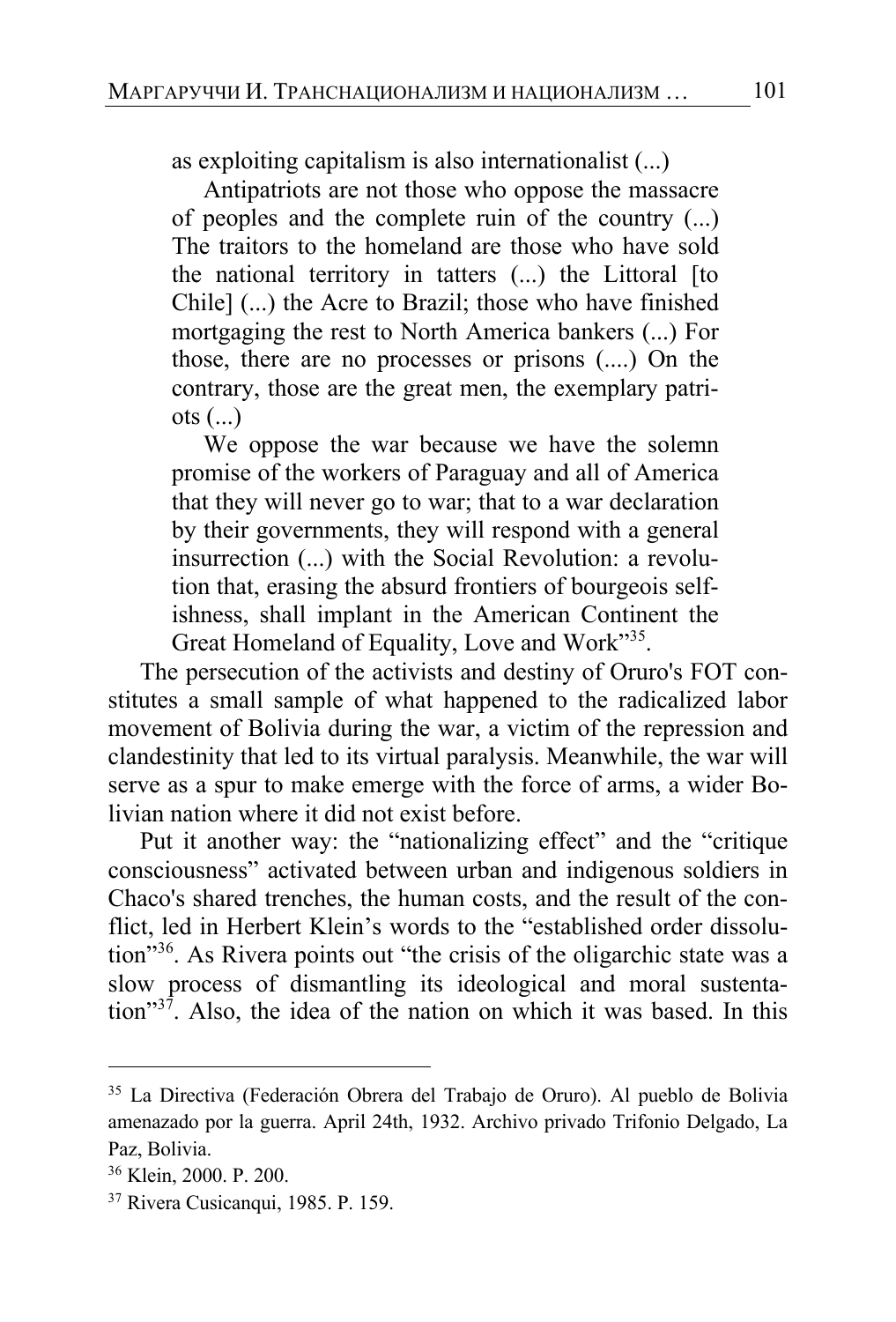scenario, anarchism will reappear to give new battles, both political and symbolical.

In 1935, the Local Workers Federation of La Paz was reorganized and the Culinary's Union was founded, made up entirely of cholas. This allowed in the following years the organization of trade unions of "recoveras" -street and markets vendors, also cholas- and in 1940, the Female Workers Federation (Federación Obrera Femenina,  $FOF$ <sup>38</sup>. We are not, therefore, facing the disappearance of anarchism in afterwar Bolivia, as the old historiography stated.<sup>39</sup> How did the anarchists process the experience of war concerning the issues we have been discussing?

They did not renounce to their internationalist preaching, as we see for example in the May 1st, 1937 manifesto of the Local Workers Federation in which they afirmed that "the path undertaken by the workers of this Local Workers Federation is precisely to continue the work of the martyrs of the tragedy of Illinois", they remembered the figure of Kurt Wilckens from Argentina and highlighted the "example of heroic Spain"<sup>40</sup>. Nor to antimilitarism.

They combined this discourse, with some suggestive reflections on the participation of the proletarian class in the war as a source of social and political rights.

Luis Cusicanqui, in an unfinished manifesto addressed to the constructor workers (a guild of fundamentally indigenous composition) between 1937 and 1938, denounced the "contempt" shown by the oligarchy towards the workers despite them having gone to war

without protesting (...) without asking what is your homeland, why do you die? If you have victories won with blood and sacrifice that belongs to the "galoneados" [distinguished] gentlemen (...) as they abandoned you in the war, also in times of peace they abandon you in the jobs.

Cusicanqui warned a sad irony: "the lazy, those incapable from

<sup>38</sup> Margarucci, 2015.

<sup>39</sup> Lora, 1970 and 1980.

<sup>40</sup> Federación Obrera Local. Manifiesto de la Federación Obrera Local. 1886 -1° de Mayo-1937. 1937. In Lehm and Rivera, 1988. P. 66.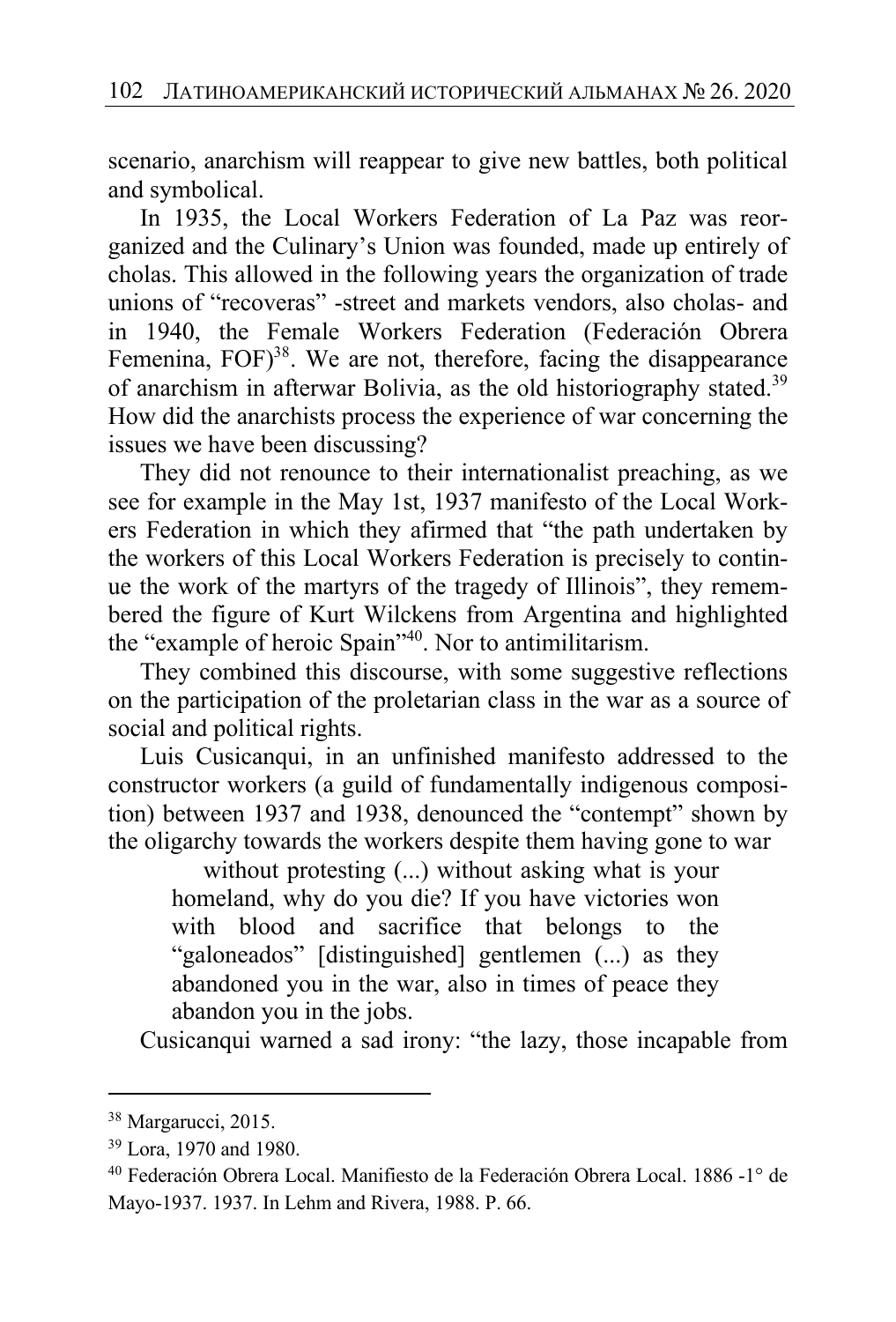the office, those leeches who can't even fit a brick are awarded [with] diplomas (...) the same as those who ran from the Chaco are given honors [and] decorated" while "the true ones who defended the homeland [lie] in the fields of the Chaco (...) forever and their bones bloom like a field of daisies demonstrating to future generations the beauties of War",41

Another example of this discourse appears in mid-1938, when the street vendors mobilized against the threat of eviction from their workplaces, finding firm support in the Local Workers Federation. A newspaper of the time covered one of those mobilizations, calling it "the proletarian parliament of the most extreme transcendence." The press stressed that the cholas "speakers spoke in Aymara, Quechua, and Spanish" and recovered an important speech, in which appears the same idea of Cusicanqui's last manifesto, justifying inclusion in the nation through a class discourse anchored in the worker's effort during the war:

What are we, Chinese or Turkish? Aren't we Bolivian? Haven't our sons and husbands burst like toads in the Chaco, now that they want to take us the bread out of our mouths? Down with the privileged wealthy! We want the street, we need the conquest of the street (...) Is it a shame for the city that the poor sell in the streets<sup>242</sup>

This unknown woman referred to what she and others had lost their male sons and husbands- during the recent tragic war. But also, because of that participation, her powerful voice teaches us that she and others had gained plenty. The right to be and work in the streets, and above all, the right to be called and treated after all as Bolivian citizens.

Libertarian feminist unions, gathered in a unique federation, gave their members the chance to verbalize their strong will to be included in that old exclusive nation that once belonged to the privileged wealthy. The same nation which in the heat of the occurred transformations, began to fall apart along with the oligarchic order. And

<sup>41</sup> Cusicanqui, Luis. El Andamio. In Lehm and Rivera, 1988. P. 68.

<sup>42</sup> La Calle, La Paz. August 10th, 1938.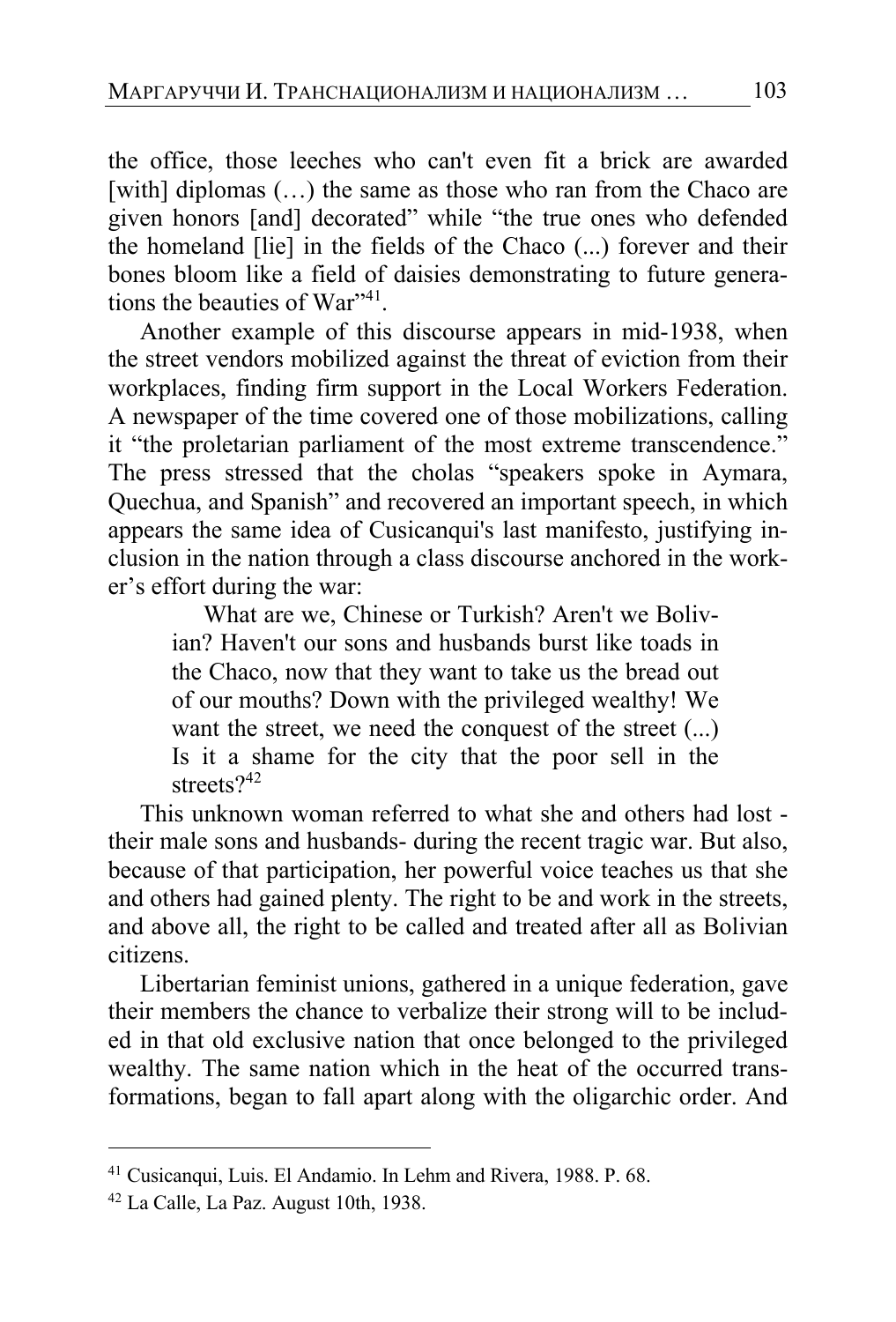what is more important, those unions -feminine but also masculineprovided working class the tools to do all that, by itself.

Some preliminary conclusions and questions

Despite its transnational roots and internationalist discourse, anarchism in Bolivia was not unaware of what was happening around it. Local anarchists weren't alien to the debates and the transformations that, by the time of its configuration as a movement, took place regarding a very sensitive subject: the definition of the Bolivian nation. An issue that, as we tried to demonstrate in this article, was a field in dispute for the configuration of racial identities and the consequent ethnic, political, and social exclusion or inclusion. Libertarians could not oblivious to this, because they and the great mass of the Bolivian population were discriminated against in all these areas, for speaking like an "indio" or dressing like a chola.

In other opportunities, we have argued that anarchist ideology rooted in Bolivia among different "oppressed" social groups artisans, craft workers, urban and mining workers, cholas women, and indigenous peoples-, whose identity was forged in the complex intersection of the class, ethnicity, and gender.

After analyzing the praxis and discourse of the anarchists of Bolivia between the 20' and 30' regarding the indigenous "problem", the Chaco War and the immediate post-war context, we also discover that they were far from posing their interventions in terms of a statist and nationalist idea of the nation. Unlike other expressions of the lefts or the emerging nationalism that would eventually triumph in the 1952 Revolution, they didn't use notions of homeland or "Bolivianidad" (the "Bolivianity") as the basis for constructing their actions and arguments. At this point, it would be interesting to ask ourselves if Bolivian anarchists, especially after the Chaco War, did not end up outlining and defending what we a priori can call a "plebeian national identity".

An identity, not tied to statehood strings, not willing to renounce to transnational commitments and internationalist ideals, not engaged with the old and new right or left-wing versions of nationalism, but decided to change the present and the future of those vast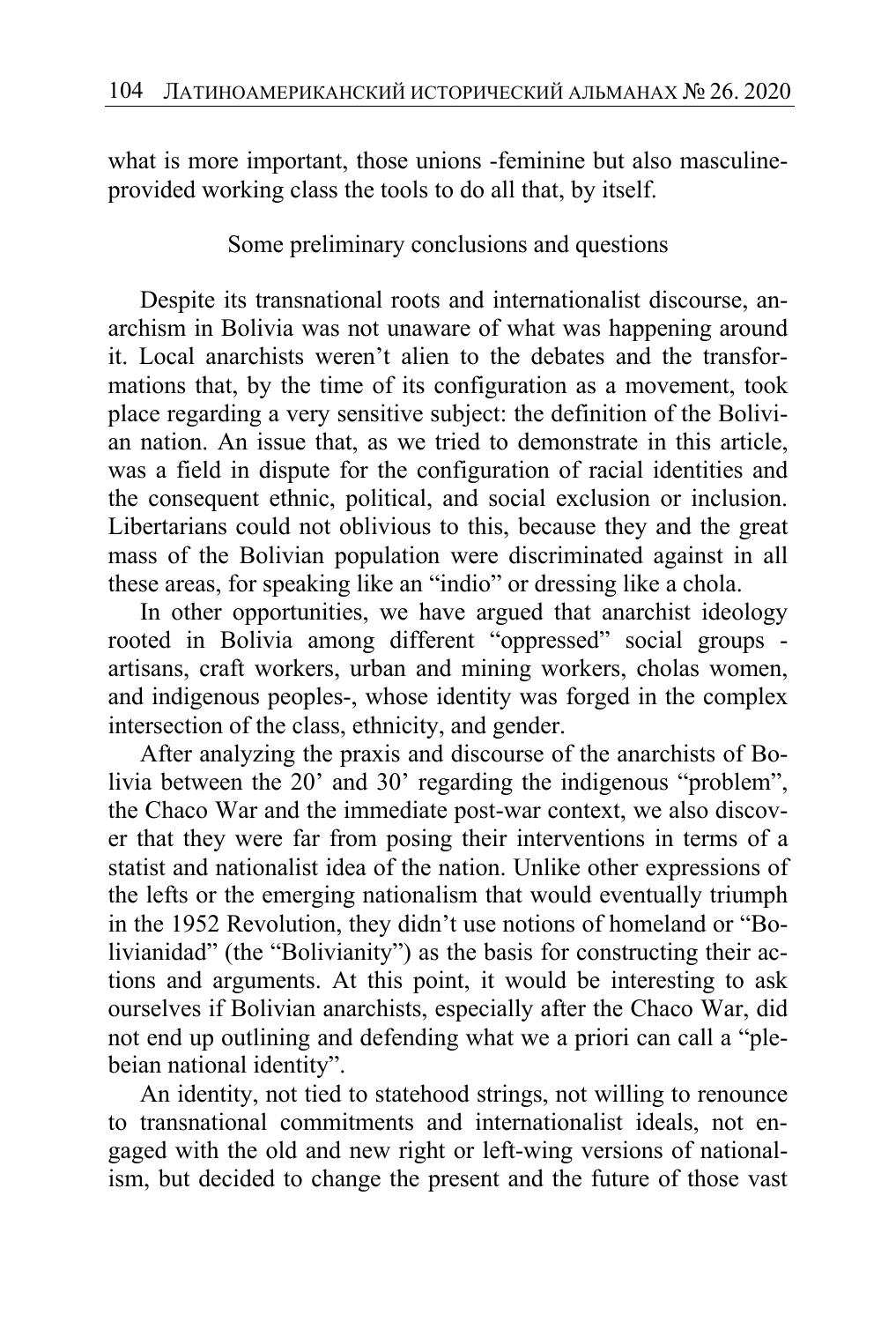majorities -urban workers and indigenous people, anonymous men and woman- that for years and years felt, because they indeed were, foreigners in their own country.

### БИБЛИОГРАФИЯ/ REFERENCES

- *Родригес Гарсия У.* Анархизм в боливийских Андах в первой половине ХХ в. // Латиноамериканский исторический альманах. № 14. 2014. Rodríguez García H. Anarkhizm v boliviyskikh Andakh v pervoi polovine XX v. // Latinoamerikanskuy istorichestiy almanakh. No.14. 2014. [Anarchism in Bolivian Andes in the  $1<sup>st</sup>$  half of the XX-th Century]
- *Bantman, Constance y Altena, Bert* (eds.). Reassesing the Transnational Turn. Scales of Analysis in Anarchist and Sindicalist Studies. Oakland: PM Press, 2017.
- *Cappeletti, Á.* Hechos y figuras del anarquismo hispanoamericano. Madrid-Móstoles: Madre Tierra, 1990.
- *Cappeletti, Á., Rama, C. (*comps.). El Anarquismo en América Latina. Caracas: Biblioteca Ayacucho, 1990.
- *Condarco Morales, R.* Zarate, el temible Willka. Historia de la rebelión indígena de 1899. La Paz, 1965.
- *Contreras, M.* El desarrollo del transporte en Bolivia, una aproximación al impacto económico y social de los ferrocarriles y carreteras, 1900-2015 // Velásquez-Castellanos, I., Pacheco Torrico, N. Un siglo de economía en Bolivia, 1915-2015, Fundación Konrad Adenauer: La Paz, P. 317-356.
- *De Laforcade, G., Shaffer, K* (eds.). In Defiance of Boundaries: Anarchism in Latin American History. Gainesville: University Press of Florida, 2015.
- *Giller, D.* La cuestión étnica en disputa. Tres interpretaciones sobre lo indio en Bolivia // Corpus. Archivos virtuales de la alteridad americana, vol. 4, n° 1, 2014, P. 1-23.
- *Gómez Müller, A.* Anarquismo y anarcosindicalismo en América Latina: Colombia, Brasil, Argentina y México. Medellín: La Carreta Ediciones, 2009.
- *Gotkowitz, L.* A Revolution for Our Rights. Indigenous Struggles for Land and Justice in Bolivia. Durham and London: Duke Univer-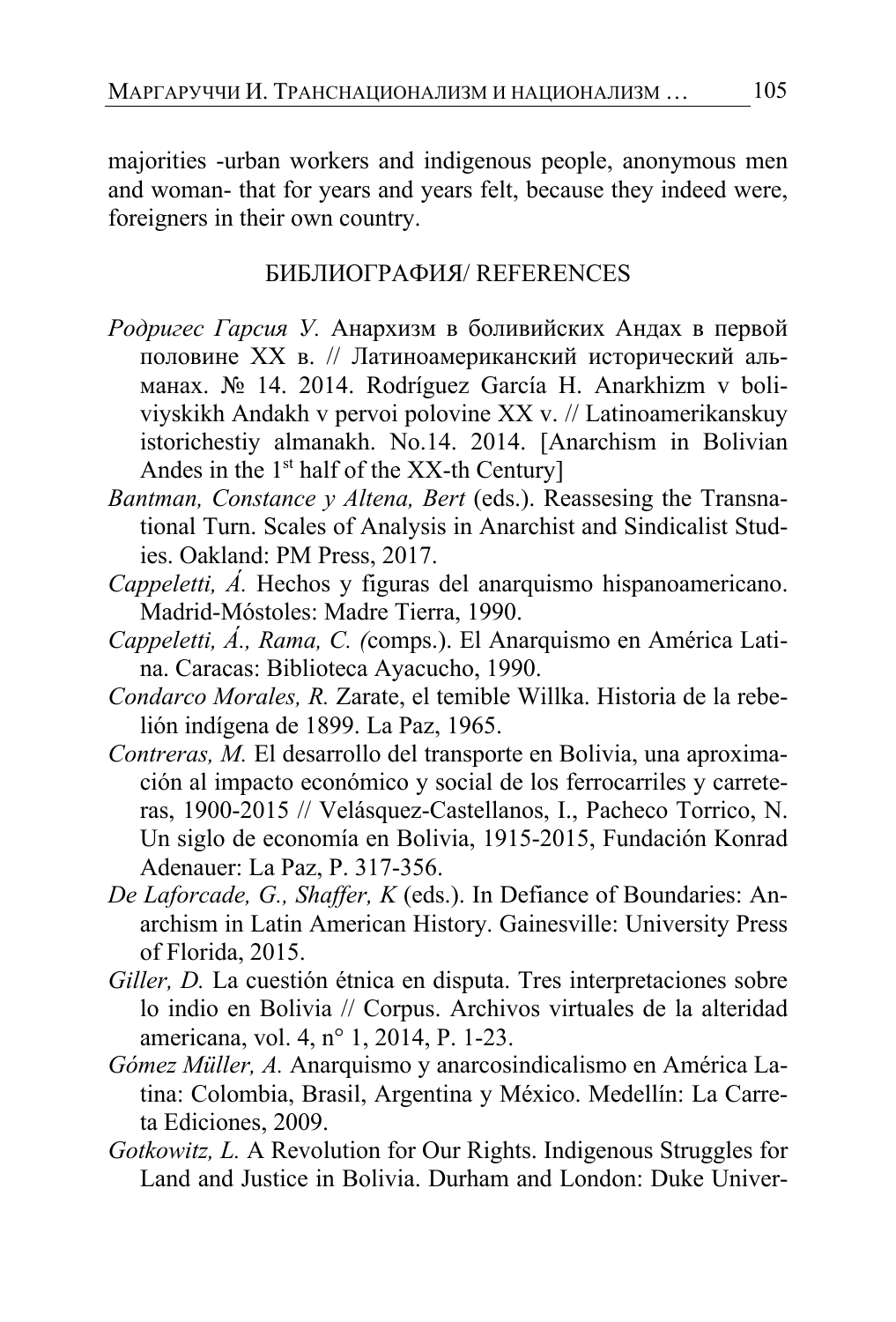sity Press, 2007.

- *Hirsch, S.* Peruvian anarcho-syndicalism: adapting transnational influences and forging counter-hegemonic practices, 1905-1930 // Hirsch, S., Van Der Walt, L. (eds.). Anarchism and Syndicalism in the Colonial and Postcolonial World, 1870-1940, Leiden and Boston: Brill, 2010, P. 227-271.
- *Hirsch, S., Van Der Walt, L.* (eds.). Anarchism and Syndicalism in the Colonial and Postcolonial World, 1870-1940. Leiden and Boston: Brill, 2010.
- *Irurozqui, Marta.* ¿Qué hacer con el indio? Un análisis de las obras de Franz Tamayo y Alcides Arguedas // Revista de Indias, vol. 52, n° 195/196, 1992, P. 559-587.
- *Klein, H.* Historia de Bolivia, La Paz: Juventud, 2001.
- *Lehm, Z.; Rivera Cusicanqui, S.* Los artesanos libertarios y la ética del trabajo, La Paz: THOA, 1988.
- *Lora, G. Historia del movimiento obrero boliviano (II y III)*. La Paz/Cochabamba: Los Amigos del Libro, 1970-1980.
- *Margarucci, I.* Anarquistas en Oruro. Trincheras de lucha contra la crisis y la guerra, 1930-1932 // HistoRELO. Revista de Historia Regional y Local, Facultad de Ciencias Humanas y Económicas, Universidad Nacional de Colombia, Medellín, vol. 12, n° 24, 2020 c, P. 184-221.
- *Margarucci, I.* Cocinando la revolución en la ciudad de La Paz, 1927-1946 // Revista Archivos de Historia del Movimiento Obrero y la Izquierda, n° 7, P. 79-99.
- *Margarucci, I.* De artesanos, cholas e indígenas: las ideas anarquistas en Bolivia // Margarucci, I.; Godoy Sepúlveda, E. Anarquismos en confluencia. Chile y Bolivia durante la primera mitad de siglo XX. Editorial Eleuterio: Santiago, 2018, P. 45-70.
- *Margarucci, I.* De la navidad al carnaval. Crónicas del fracaso de la ley de defensa social de Bolivia, 1931-1932 // Revista Fuentes. Revista de la Biblioteca y Archivo Histórico de la Asamblea Legislativa Plurinacional, n° 57, 2018 b, pp. 32-45.
- *Margarucci, I.* Del Atlántico a los Andes. Notas sobre las relaciones del anarquismo argentino y boliviano, 1922-1927 // Anuario IEHS, 2020 b (in press).
- *Margarucci, I.* Repensando el anarquismo en América Latina. ¿Del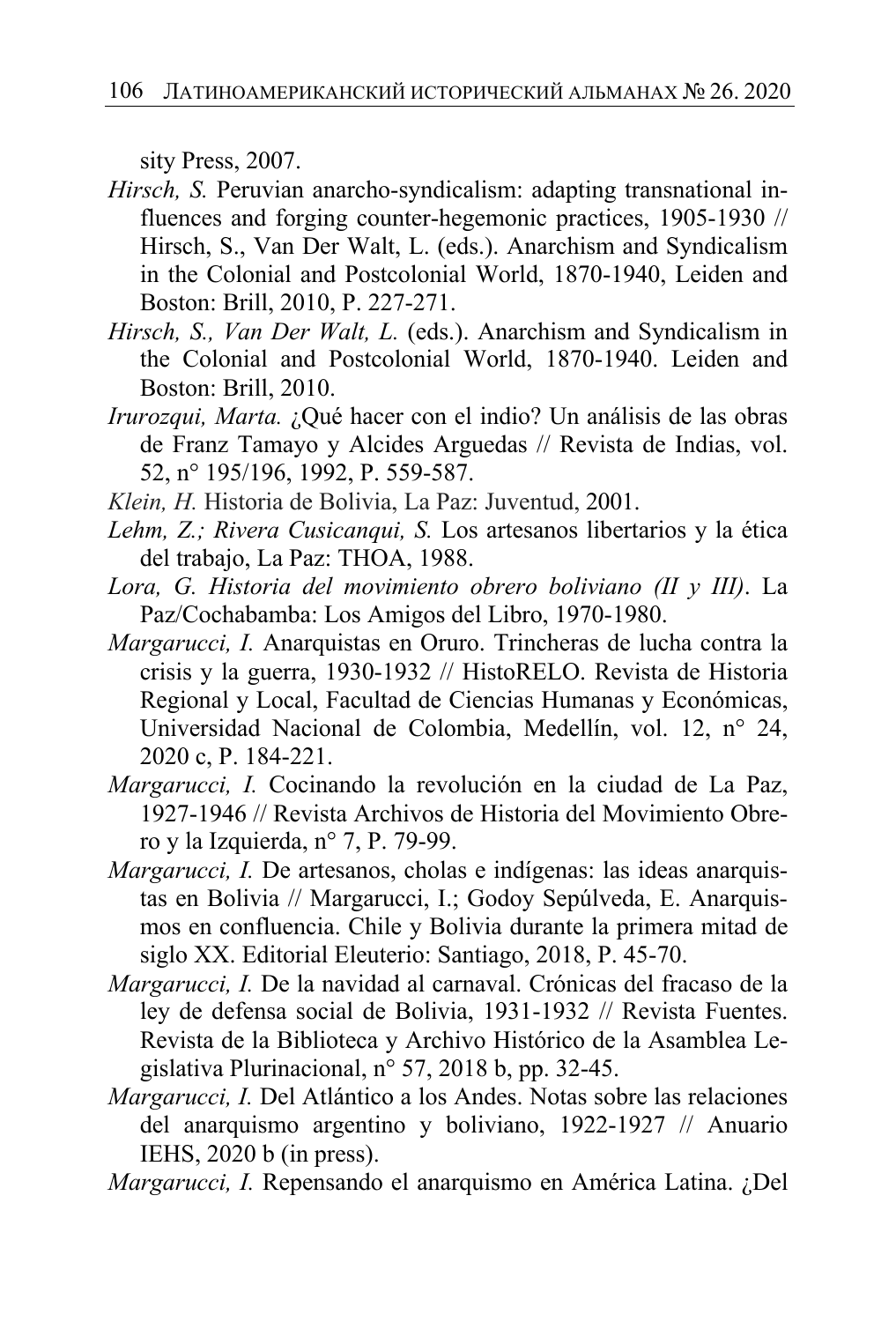nacionalismo metodológico a un giro transnacional incompleto? // Revista Prohistoria, 2020 a (in press).

- *Margarucci, I., Maldonado, M.* "Ama sua, ama qhella, ama llula, ama llunku." Conexiones entre el movimiento anarquista urbano y el movimiento indígena-campesino de Bolivia, 1920-1940 // Margarucci, I.; Godoy Sepúlveda, E. Anarquismos en confluencia. Chile y Bolivia durante la primera mitad de siglo XX. Editorial Eleuterio: Santiago, 2018, P. 101-124.
- *Margarucci, I.; Godoy Sepúlveda, E.* Anarquismos en confluencia. Chile y Bolivia durante la primera mitad de siglo XX. Editorial Eleuterio: Santiago, 2018.
- *Margarucci, I.; Godoy Sepúlveda, E.* Anarquistas "en movimiento". Redes de circulación e intercambio en el Norte Grande, 1900- 1930" // Diálogo Andino. Revista de Historia, Geografía y Cultura Andina, n° 61, 2020 (in press).
- *Margarucci, I.; Godoy Sepúlveda, E.* El Centro de Estudios Sociales La Brecha y el internacionalismo ácrata en el Norte Grande (Chile, 1922-1924) // Historia en Movimiento, Revista de Historia y Ciencias Sociales, vol. 4, n°. 4, 2017, P. 57-69.
- *Migueláñez Martínez, M.* Más allá de las fronteras: el anarquismo argentino en el periodo de entreguerras, PhD. Dissertation. Universidad Autónoma de Madrid Madrid, 2018.
- *Nettlau, M.* Contribución a la bibliografía anarquista de la América Latina hasta 1914. London: C. Slienger, 1975.
- *Nettlau, M.* Viaje libertario a través de la América Latina (I, II y III) // Reconstruir, n° 76, 77 y 78, 1972.
- *Rivera Cusicanqui, S.* La identidad ch'ixi de un mestizo // Ecuador Debate, n° 84, 2011, P. 193-204.
- *Rivera Cusicanqui, S.* Oprimidos pero no vencidos: luchas del campesinado aymara y qhechwa de Bolivia, 1900-1980. Ginebra: Instituto de Investigaciones de las Naciones Unidas para el Desarrollo Social, 1986.
- *Savala, J.* Ports of Transnational Labor Organizing: Anarchism along the Peruvian-Chilean Littoral, 1916–1928 // Hispanic American Historical Review, vol. 99, n° 3, 2019, P. 501-531.
- *Shaffer, K.* "Latin Lines and Dots: Transnational Anarchism, Regional Networks, and Italian Libertarians in Latin America"